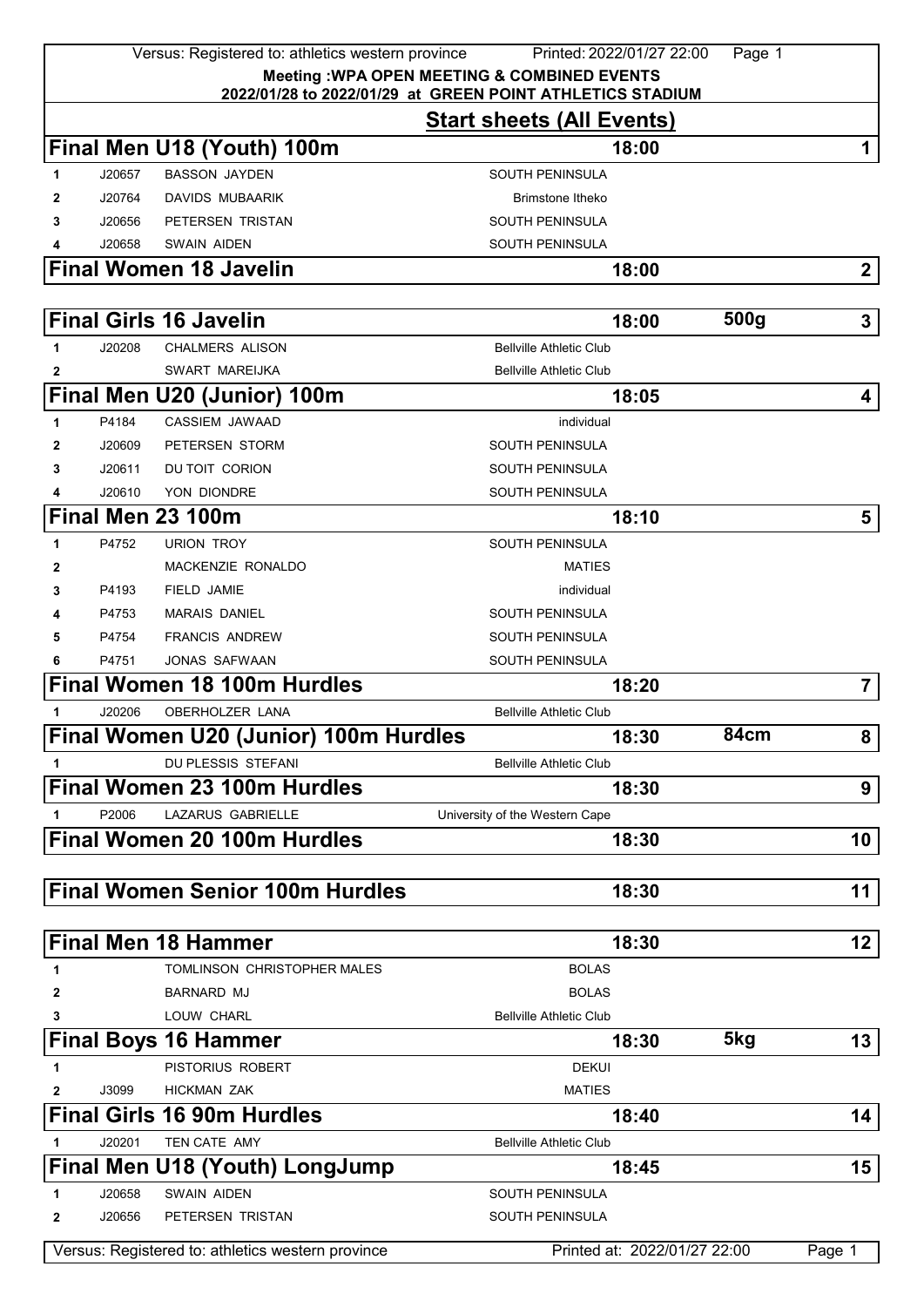|   |        | Versus: Registered to: athletics western province | Printed: 2022/01/27 22:00                                                           | Page 2          |
|---|--------|---------------------------------------------------|-------------------------------------------------------------------------------------|-----------------|
|   |        |                                                   | <b>Meeting: WPA OPEN MEETING &amp; COMBINED EVENTS</b>                              |                 |
| 3 | J20657 | <b>BASSON JAYDEN</b>                              | 2022/01/28 to 2022/01/29 at GREEN POINT ATHLETICS STADIUM<br><b>SOUTH PENINSULA</b> |                 |
| 4 | J20764 | <b>DAVIDS MUBAARIK</b>                            | Brimstone Itheko                                                                    |                 |
|   |        | Final Men U20 (Junior) LongJump                   | 18:45                                                                               | 16 <sup>1</sup> |
| 1 | J20611 | DU TOIT CORION                                    | <b>SOUTH PENINSULA</b>                                                              |                 |
| 2 | J20610 | YON DIONDRE                                       | <b>SOUTH PENINSULA</b>                                                              |                 |
| 3 | P4184  | CASSIEM JAWAAD                                    | individual                                                                          |                 |
| 4 | J20609 | PETERSEN STORM                                    | <b>SOUTH PENINSULA</b>                                                              |                 |
|   |        | Final Men 23 LongJump                             | 18:45                                                                               | 17 <sup>1</sup> |
| 1 | P4751  | <b>JONAS SAFWAAN</b>                              | <b>SOUTH PENINSULA</b>                                                              |                 |
| 2 | P4754  | <b>FRANCIS ANDREW</b>                             | <b>SOUTH PENINSULA</b>                                                              |                 |
| 3 | P4753  | <b>MARAIS DANIEL</b>                              | SOUTH PENINSULA                                                                     |                 |
| 4 | P4752  | <b>URION TROY</b>                                 | <b>SOUTH PENINSULA</b>                                                              |                 |
| 5 | P4193  | FIELD JAMIE                                       | individual                                                                          |                 |
| 6 |        | MACKENZIE RONALDO                                 | <b>MATIES</b>                                                                       |                 |
|   |        | <b>Final Men Senior 5000m</b>                     | 18:55                                                                               | 18 <sup>1</sup> |
| 1 | P3624  | MKHOSANA BULELANI                                 | Khayelitsha Athletic Club                                                           |                 |
| 2 |        | <b>BOOYSEN ANGELO</b>                             | <b>BOLCS</b>                                                                        |                 |
| 3 | P830   | <b>BROERS NEIL</b>                                | <b>NEDRC</b>                                                                        |                 |
| 4 | P2916  | LOTT KEATON                                       | Brimstone Itheko                                                                    |                 |
| 5 | P750   | <b>COOPER ANDREW</b>                              | <b>NEDRC</b>                                                                        |                 |
|   |        | <b>Final Men 20 5000m</b>                         | 18:55                                                                               | 19              |
|   |        |                                                   |                                                                                     |                 |
|   |        | <b>Final Women Senior 5000m</b>                   | 18:55                                                                               | 20 <sub>1</sub> |
|   |        |                                                   |                                                                                     |                 |
|   |        | Final Women 20 5000m                              | 18:55                                                                               | 21              |
|   |        |                                                   |                                                                                     |                 |
|   |        | Final Women 18 5000m                              | 18:55                                                                               | $21 \mid$       |
|   | J20348 | MTHWAZI LULUTHO                                   | <b>RCS Gugs</b>                                                                     |                 |
|   |        |                                                   | 19:00                                                                               |                 |
|   |        | <b>Final Women U20 (Junior) HighJump</b>          |                                                                                     | 23              |
|   |        | DU PLESSIS STEFANI                                | <b>Bellville Athletic Club</b>                                                      |                 |
|   |        | <b>Final Women 23 HighJump</b>                    | 19:00                                                                               | 24 <sup>1</sup> |
| 1 | P2006  | LAZARUS GABRIELLE                                 | University of the Western Cape                                                      |                 |
|   |        | <b>Final Women Senior Javelin</b>                 | 19:00                                                                               | 25              |
| 1 | P1876  | <b>GROBBELAAR ELIZE</b>                           | <b>Bellville Athletic Club</b>                                                      |                 |
| 2 | P1870  | DU TOIT ALETTA                                    | <b>Bellville Athletic Club</b>                                                      |                 |
|   |        | <b>Final Women 20 Javelin</b>                     | 19:00                                                                               | 26              |
| 1 | J20141 | SOEKOE PIETER DIRK                                | <b>Bellville Athletic Club</b>                                                      |                 |
| 2 |        | <b>JORDAAN LARA</b>                               | <b>DURHS</b>                                                                        |                 |
|   |        | Final 1 of 2 Men Senior 400m                      | 19:25                                                                               | 27 I            |
| 1 |        | THERON REINARD                                    | <b>DSQUAD</b>                                                                       |                 |
| 2 | P783   | <b>CONRADIE PIETER</b>                            | <b>MATIES</b>                                                                       |                 |
| 3 |        | DU PLESSIS MATTHEW                                | HELHAR                                                                              |                 |
| 4 | P831   | VON DURCKHEIM CHRISTIAN                           | <b>STELAC</b>                                                                       |                 |
| 5 |        | <b>KEZA STEPHANE TSHISAMBU</b>                    | E.K.A.C                                                                             |                 |
| 6 | J20030 | <b>JOHNSON KIAN</b>                               | <b>NEDRC</b>                                                                        |                 |
| 7 | J21048 | LOMBAART DUWAYNE                                  | University of the Western Cape                                                      |                 |
|   |        | Versus: Registered to: athletics western province | Printed at: 2022/01/27 22:00                                                        | Page 2          |
|   |        |                                                   |                                                                                     |                 |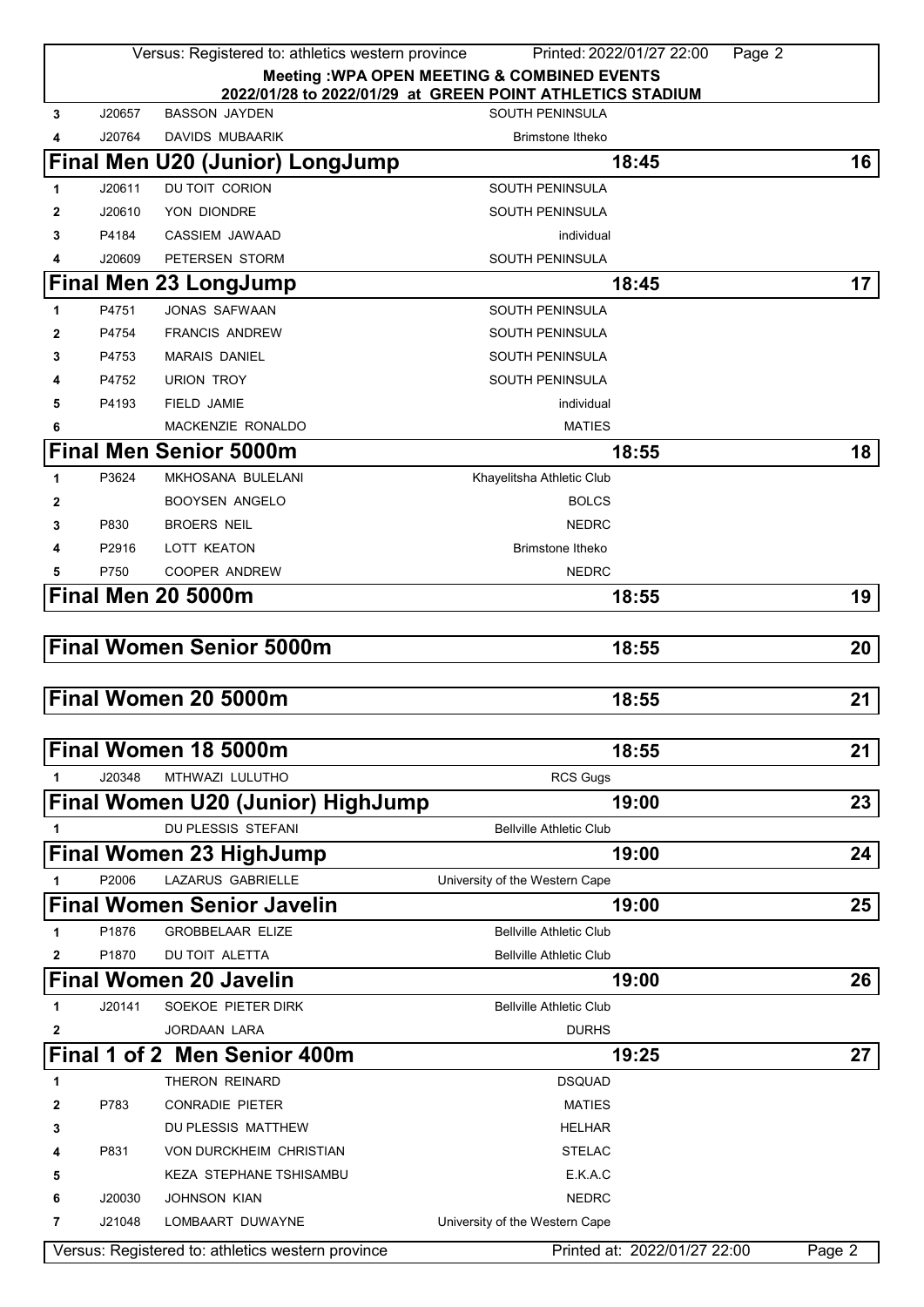|   |                   | Versus: Registered to: athletics western province | Printed: 2022/01/27 22:00                                 | Page 3 |        |
|---|-------------------|---------------------------------------------------|-----------------------------------------------------------|--------|--------|
|   |                   |                                                   | <b>Meeting: WPA OPEN MEETING &amp; COMBINED EVENTS</b>    |        |        |
|   |                   |                                                   | 2022/01/28 to 2022/01/29 at GREEN POINT ATHLETICS STADIUM |        |        |
| 8 |                   | <b>MKETO EMIHLE</b>                               | <b>STELAC</b>                                             |        |        |
|   |                   | Final 2 of 2 Men Senior 400m                      | 19:25                                                     |        | 27     |
| 1 |                   | <b>BUGAN NATHAN</b>                               | University of the Western Cape                            |        |        |
| 2 | J20398            | <b>NDALASI ATHABILE</b>                           | <b>RCS Gugs</b>                                           |        |        |
| 3 |                   | <b>OOSTHUIZEN PHILLIP</b>                         | <b>TAC</b>                                                |        |        |
| 4 | P644              | <b>BRINK LAMBERT</b>                              | <b>STELAC</b>                                             |        |        |
| 5 | P <sub>1598</sub> | NONGAWUZA WANDILE BENJAMIN                        | CPUT                                                      |        |        |
| 6 | J20594            | <b>VORSTER MORGAN</b>                             | University of the Western Cape                            |        |        |
| 7 |                   | VAN DER MERWE KEEGAN                              | Brimstone Itheko                                          |        |        |
| 8 |                   | SAMANGA ANGELO SMANGALISO                         | University of the Western Cape                            |        |        |
|   |                   | Final Men 20 400m                                 | 19:32                                                     |        | 28     |
| 1 |                   | <b>MARTIN WIAAN</b>                               | <b>STELHS</b>                                             |        |        |
| 2 |                   | YZELLE MARNO                                      | individual                                                |        |        |
| 3 | J20728            | <b>CHARLES THOMAS</b>                             | <b>SOUSTR</b>                                             |        |        |
| 4 |                   | PAULSE MIKHAEL                                    | <b>Bellville Athletic Club</b>                            |        |        |
| 5 | J20766            | <b>CHOONARA SHAREEF</b>                           | Brimstone Itheko                                          |        |        |
| 6 | J20202            | <b>COOPER MICHAEL</b>                             | <b>Bellville Athletic Club</b>                            |        |        |
|   |                   | Final Men U18 (Youth) Shotput                     | 19:45                                                     | 5kg    | 29     |
| 1 | J20656            | PETERSEN TRISTAN                                  | SOUTH PENINSULA                                           |        |        |
| 2 | J20658            | <b>SWAIN AIDEN</b>                                | SOUTH PENINSULA                                           |        |        |
| 3 | J20657            | <b>BASSON JAYDEN</b>                              | <b>SOUTH PENINSULA</b>                                    |        |        |
| 4 | J20764            | DAVIDS MUBAARIK                                   | Brimstone Itheko                                          |        |        |
|   |                   | <b>Final Men U20 (Junior) Shotput</b>             | 19:45                                                     | 6kg    | 30     |
| 1 | J20611            | DU TOIT CORION                                    | SOUTH PENINSULA                                           |        |        |
| 2 | J20609            | PETERSEN STORM                                    | SOUTH PENINSULA                                           |        |        |
| 3 | J20610            | YON DIONDRE                                       | <b>SOUTH PENINSULA</b>                                    |        |        |
|   | P4184             | CASSIEM JAWAAD                                    | individual                                                |        |        |
|   |                   |                                                   |                                                           |        | 31     |
|   |                   | <b>Final Men 23 Shotput</b>                       | 19:45                                                     |        |        |
| 1 | P4753             | <b>MARAIS DANIEL</b>                              | <b>SOUTH PENINSULA</b>                                    |        |        |
| 2 | P4752             | <b>URION TROY</b>                                 | <b>SOUTH PENINSULA</b>                                    |        |        |
| 3 | P4754             | <b>FRANCIS ANDREW</b>                             | <b>SOUTH PENINSULA</b>                                    |        |        |
| 4 | P4193             | <b>FIELD JAMIE</b>                                | individual                                                |        |        |
| 5 |                   | MACKENZIE RONALDO                                 | <b>MATIES</b>                                             |        |        |
| 6 | P4751             | <b>JONAS SAFWAAN</b>                              | SOUTH PENINSULA                                           |        |        |
|   |                   | <b>Final Men Senior Hammer</b>                    | 19:45                                                     |        | 32     |
| 1 |                   | THIART CORNE GIDEON                               | <b>Bellville Athletic Club</b>                            |        |        |
| 2 | P1850             | OLIVIER JAUNU                                     | <b>Bellville Athletic Club</b>                            |        |        |
| 3 | P232              | WIENER SHUKRI                                     | <b>PINEAC</b>                                             |        |        |
|   |                   | <b>Final Men 20 Hammer</b>                        | 19:45                                                     |        | 33     |
| 1 | P22               | SMIT CHRISTOPHER                                  | <b>STRAND</b>                                             |        |        |
| 2 | J20164            | PISTORIUS MICHAEL                                 | <b>Bellville Athletic Club</b>                            |        |        |
|   |                   | <b>Final 1 of 2 Men 18 400m</b>                   | 19:40                                                     |        | 34     |
| 1 |                   | MALOW LUDCIO                                      | <b>STELHS</b>                                             |        |        |
| 2 |                   | <b>CLOETE WAYDE</b>                               | individual                                                |        |        |
| 3 | J20398            | ANDREWS ROMEO                                     | <b>VELAC</b>                                              |        |        |
| 4 |                   | PERRANG CALEB                                     | University of the Western Cape                            |        |        |
| 5 |                   | SCHROEDER CHAD                                    | <b>TAC</b>                                                |        |        |
|   |                   | Versus: Registered to: athletics western province | Printed at: 2022/01/27 22:00                              |        | Page 3 |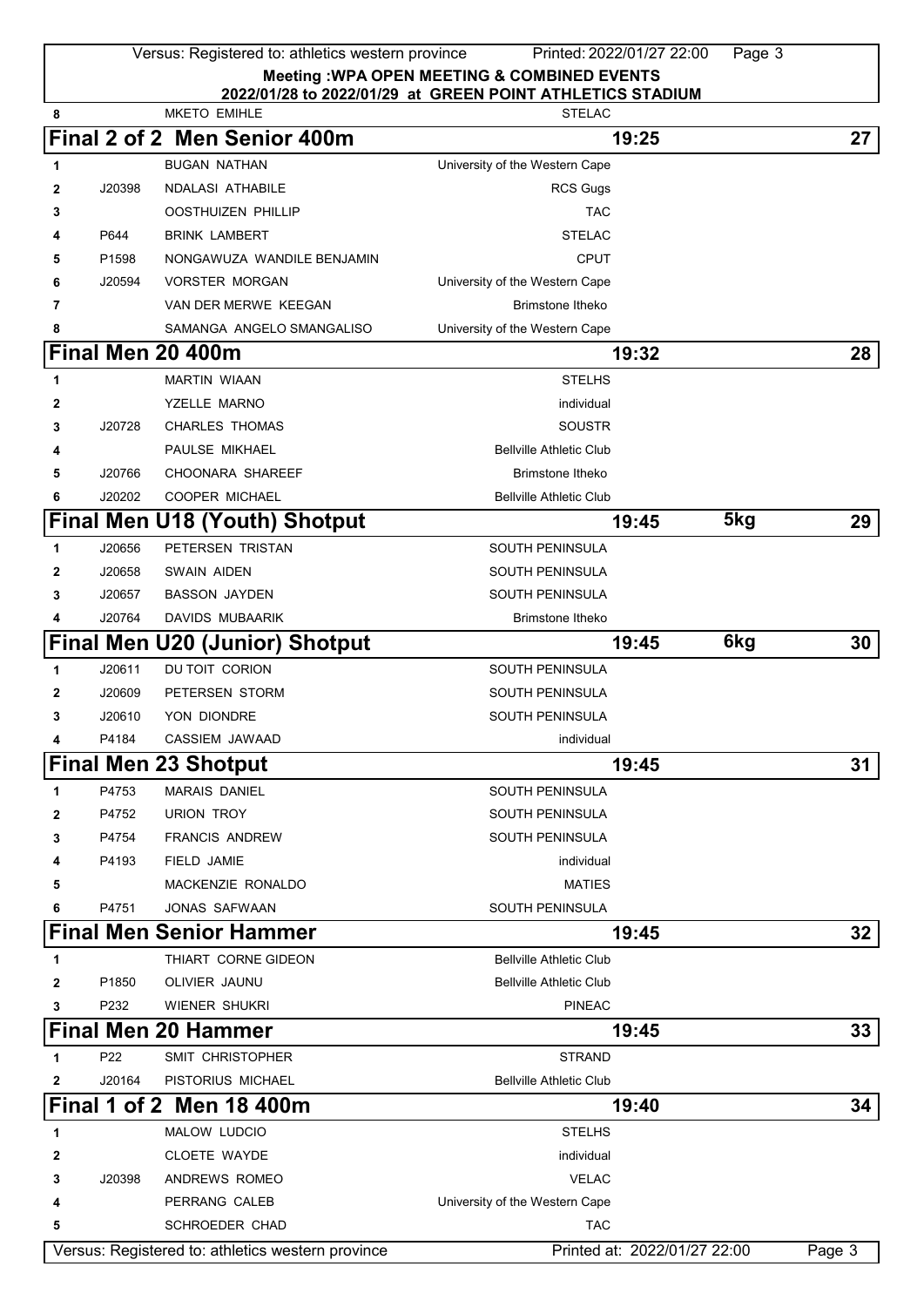|              |        | Versus: Registered to: athletics western province | Printed: 2022/01/27 22:00                                          | Page 4 |    |
|--------------|--------|---------------------------------------------------|--------------------------------------------------------------------|--------|----|
|              |        |                                                   | <b>Meeting: WPA OPEN MEETING &amp; COMBINED EVENTS</b>             |        |    |
|              |        | Final 2 of 2 Men 18 400m                          | 2022/01/28 to 2022/01/29 at GREEN POINT ATHLETICS STADIUM<br>19:40 |        | 34 |
|              |        | <b>MAURICE RIO</b>                                | <b>STELHS</b>                                                      |        |    |
| 1            |        | KOTZEE ETHAN                                      | <b>TAC</b>                                                         |        |    |
| 2<br>3       |        | SWARTS JAYWIN                                     | individual                                                         |        |    |
| 4            | J20449 | AFRIKA EURIQUIN                                   | E.K.A.C                                                            |        |    |
|              |        | <b>Final Women Senior TripleJump</b>              | 20:00                                                              | 11m    | 35 |
|              |        | NZIHOU NGOMA BRICIA                               | <b>TAC</b>                                                         |        |    |
|              |        | <b>Final Women 20 TripleJump</b>                  | 20:00                                                              |        | 36 |
| 1            |        | JONATHAN AMY                                      | <b>TAC</b>                                                         |        |    |
| 2            |        | LINKS DZITKA                                      | <b>TAC</b>                                                         |        |    |
|              |        | <b>Final Women 18 TripleJump</b>                  | 20:00                                                              |        | 37 |
|              |        |                                                   |                                                                    |        |    |
|              |        | <b>Final Girls 16 TripleJump</b>                  | 20:00                                                              |        | 38 |
|              |        |                                                   |                                                                    |        |    |
|              |        | <b>Final Men 18 Javelin</b>                       | 20:00                                                              |        | 39 |
| 1            |        | VAN GREUNING SCHALK                               | DF Malan                                                           |        |    |
|              |        | <b>Final Boys 16 Javelin</b>                      | 20:00                                                              | 700g   | 40 |
| 1            |        | <b>SCHNABEL STEPHAN</b>                           | <b>Bellville Athletic Club</b>                                     |        |    |
| $\mathbf{2}$ | J20747 | <b>HEUSER JOHAN</b>                               | <b>Bellville Athletic Club</b>                                     |        |    |
|              |        | Final Boys 16 400m                                | 20:00                                                              |        | 41 |
| 1            | J250   | <b>ENSLIN JOHAN</b>                               | <b>PRLGIM</b>                                                      |        |    |
|              |        | <b>Final Women Senior 400m</b>                    | 20:05                                                              |        | 42 |
| 1            |        | <b>JONATHAN LAUREN</b>                            | <b>TAC</b>                                                         |        |    |
|              |        | Final Women 20 400m                               | 20:05                                                              |        | 43 |
| 1            |        | <b>MBOMBO ALIYAH</b>                              | <b>Brimstone Itheko</b>                                            |        |    |
| 2            |        | ABRAHAMS ZAHRAA                                   | <b>UCT</b>                                                         |        |    |
| 3            | J3314  | <b>VILJOEN MIENKE</b>                             | <b>ATHACD</b>                                                      |        |    |
|              |        | Final Women 18 400m                               | 20:09                                                              |        | 44 |
| 1            |        | <b>WILLIAMS CHENEAL</b>                           | <b>STELHS</b>                                                      |        |    |
| 2            | P3315  | VILJOEN JANKE-MARTINE                             | <b>ATHACD</b>                                                      |        |    |
| 3            |        | ANDERSON SIENNA                                   | Camps Bay High School                                              |        |    |
|              |        | Final Girls 16 400m                               | 20:09                                                              |        | 45 |
| 1            | J3313  | <b>VILJOEN PHILIPPA</b>                           | <b>BLOEMH</b>                                                      |        |    |
| 2            | J20517 | <b>CROUS QAADIRAH</b>                             | <b>Ultra Athletics Club</b>                                        |        |    |
| 3            |        | DAVIDS AMMAARAH                                   | <b>TAC</b>                                                         |        |    |
|              |        | <b>Final Men Senior 1500m</b>                     | 20:20                                                              |        | 46 |
| 1            |        | ZIBI MILA                                         | individual                                                         |        |    |
| 2            | P124   | SOLOMONS DULLAN                                   | <b>ATHACD</b>                                                      |        |    |
| 3            | P771   | <b>BLAUW RICARDO</b>                              | <b>NEDRC</b>                                                       |        |    |
|              | P2916  | LOTT KEATON                                       | <b>Brimstone Itheko</b>                                            |        |    |
|              |        | <b>Final Men 20 1500m</b>                         | 20:20                                                              |        | 47 |
| 1            | J20027 | <b>MBALI ERIC</b>                                 | <b>NEDRC</b>                                                       |        |    |
| 2            | J20868 | <b>JALI LUBABALO</b>                              | <b>RCS Gugs</b>                                                    |        |    |
| 3            | J20021 | * THEMBE                                          | Kway VOB                                                           |        |    |
|              |        |                                                   |                                                                    |        |    |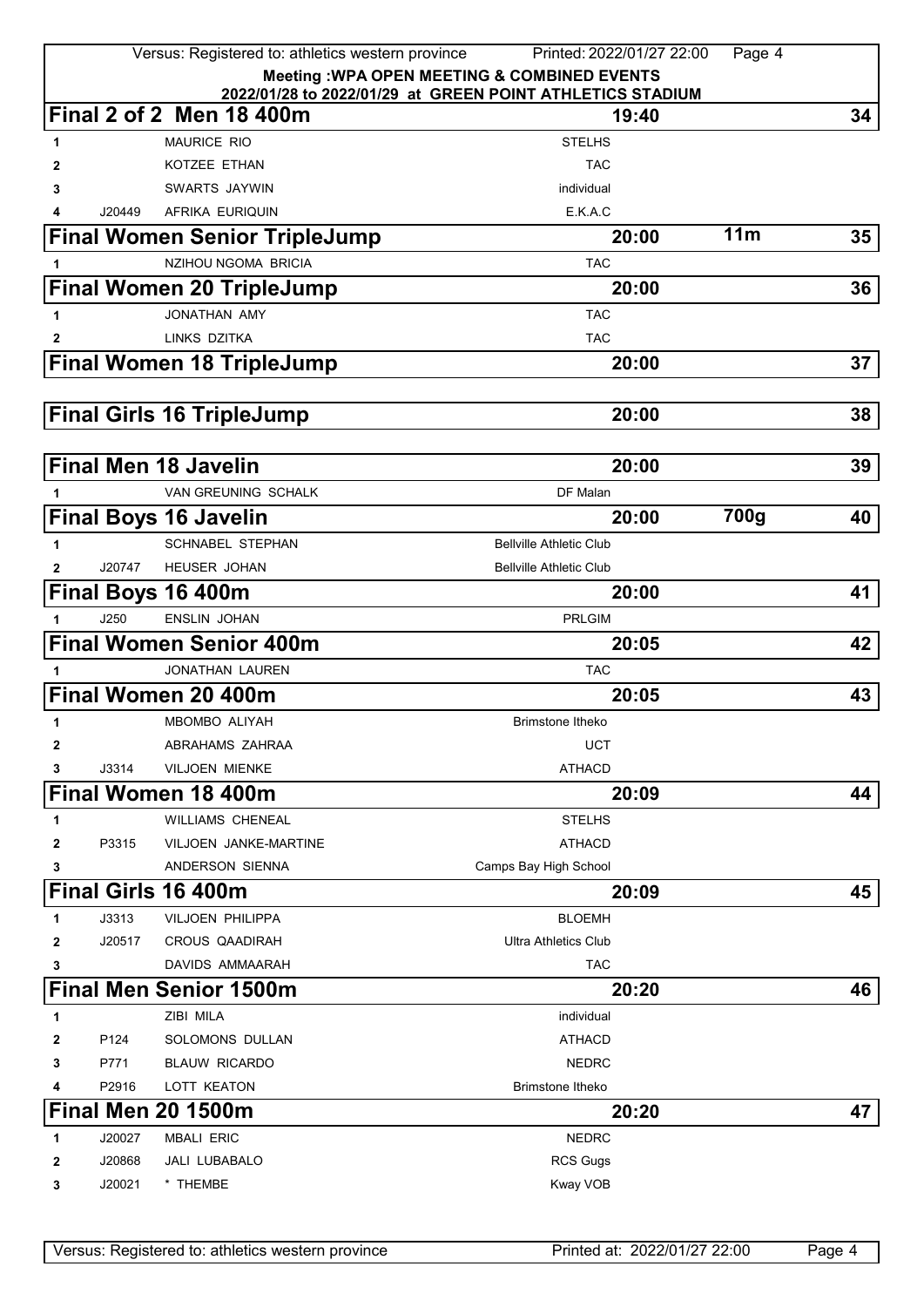|   |        | Versus: Registered to: athletics western province | Printed: 2022/01/27 22:00<br><b>Meeting: WPA OPEN MEETING &amp; COMBINED EVENTS</b> | Page 5 |
|---|--------|---------------------------------------------------|-------------------------------------------------------------------------------------|--------|
|   |        |                                                   | 2022/01/28 to 2022/01/29 at GREEN POINT ATHLETICS STADIUM                           |        |
|   |        | <b>Final Women U20 (Junior) Shotput</b>           | 4kg<br>20:30                                                                        | 49     |
|   |        | DU PLESSIS STEFANI                                | <b>Bellville Athletic Club</b>                                                      |        |
|   |        | <b>Final Women 23 Shotput</b>                     | 20:30                                                                               | 50     |
| 1 | P2006  | <b>LAZARUS GABRIELLE</b>                          | University of the Western Cape                                                      |        |
|   |        | <b>Final Men 18 1500m</b>                         | 20:34                                                                               | 51     |
| 1 | J3355  | <b>SNAYERS SERGIO</b>                             | <b>MSA Multisport</b>                                                               |        |
| 2 | J20534 | DA SILVA CHRISTIANO                               | Kway VOB                                                                            |        |
| 3 |        | VAN SCHALKWYK SODICK                              | <b>BOLCS</b>                                                                        |        |
|   |        | Final Boys 16 1500m                               | 20:34                                                                               | 52     |
| 1 |        | <b>VISAGIE DIEGO</b>                              | E.K.A.C                                                                             |        |
| 2 | J20366 | PENDU KUBOBONKE                                   | <b>RCS Gugs</b>                                                                     |        |
|   |        | Final Men U18 (Youth) HighJump                    | 20:45                                                                               | 53     |
| 1 | J20656 | PETERSEN TRISTAN                                  | SOUTH PENINSULA                                                                     |        |
| 2 | J20658 | SWAIN AIDEN                                       | SOUTH PENINSULA                                                                     |        |
| 3 | J20657 | <b>BASSON JAYDEN</b>                              | SOUTH PENINSULA                                                                     |        |
| 4 | J20764 | <b>DAVIDS MUBAARIK</b>                            | Brimstone Itheko                                                                    |        |
|   |        | <b>Final Men U20 (Junior) HighJump</b>            | 20:45                                                                               | 54     |
| 1 | J20610 | YON DIONDRE                                       | <b>SOUTH PENINSULA</b>                                                              |        |
| 2 | J20609 | PETERSEN STORM                                    | <b>SOUTH PENINSULA</b>                                                              |        |
| 3 | J20611 | DU TOIT CORION                                    | <b>SOUTH PENINSULA</b>                                                              |        |
| 4 | P4184  | CASSIEM JAWAAD                                    | individual                                                                          |        |
|   |        | <b>Final Men 23 HighJump</b>                      | 20:45                                                                               | 55     |
| 1 | P4753  | <b>MARAIS DANIEL</b>                              | <b>SOUTH PENINSULA</b>                                                              |        |
| 2 | P4752  | <b>URION TROY</b>                                 | <b>SOUTH PENINSULA</b>                                                              |        |
| 3 | P4751  | <b>JONAS SAFWAAN</b>                              | <b>SOUTH PENINSULA</b>                                                              |        |
| 4 |        | MACKENZIE RONALDO                                 | <b>MATIES</b>                                                                       |        |
| 5 | P4754  | <b>FRANCIS ANDREW</b>                             | <b>SOUTH PENINSULA</b>                                                              |        |
| 6 | P4193  | <b>FIELD JAMIE</b>                                | individual                                                                          |        |
|   |        | <b>Final Women Senior 1500m</b>                   | 20:48                                                                               | 56     |
|   |        | Final Women 20 1500m                              | 20:48                                                                               | 57     |
| 1 |        | <b>CARR GRACEY</b>                                | <b>TYGHS</b>                                                                        |        |
| 2 | J20001 | OCUINNEAGAIN CAITY                                | Kway VOB                                                                            |        |
|   |        | Final Women 18 1500m                              | 20:48                                                                               | 58     |
| 1 | J20347 | <b>KROKRANI SINOTHANDO</b>                        | <b>RCS Gugs</b>                                                                     |        |
| 2 | J20016 | <b>BESTER ABIGAIL</b>                             | <b>REDCON</b>                                                                       |        |
| 3 |        | CARR KEZIA                                        | <b>TYGHS</b>                                                                        |        |
| 4 | J21247 | <b>GALANT SAMA</b>                                | Kway VOB                                                                            |        |
| 5 | J20537 | PETERSEN KEIRA                                    | Kway VOB                                                                            |        |
|   |        | Final Girls 16 1500m                              | 20:48                                                                               | 59     |
| 1 | J20727 | <b>CHARLES RACHEL</b>                             | <b>SOUSTR</b>                                                                       |        |
| 2 | J20014 | DU PLESSIS CHANEL                                 | Kway VOB                                                                            |        |
| 3 | J3312  | VILJOEN DANIELA                                   | <b>BLOEMH</b>                                                                       |        |
|   |        | Final Men Senior 3000m SteepleChase               | 21:00                                                                               | 60     |
| 1 |        | * SIMON                                           | <b>UCT</b>                                                                          |        |
| 2 | J3311  | <b>MOUTON JEAN</b>                                | <b>ATHACD</b>                                                                       |        |
|   |        | Versus: Registered to: athletics western province | Printed at: 2022/01/27 22:00                                                        | Page 5 |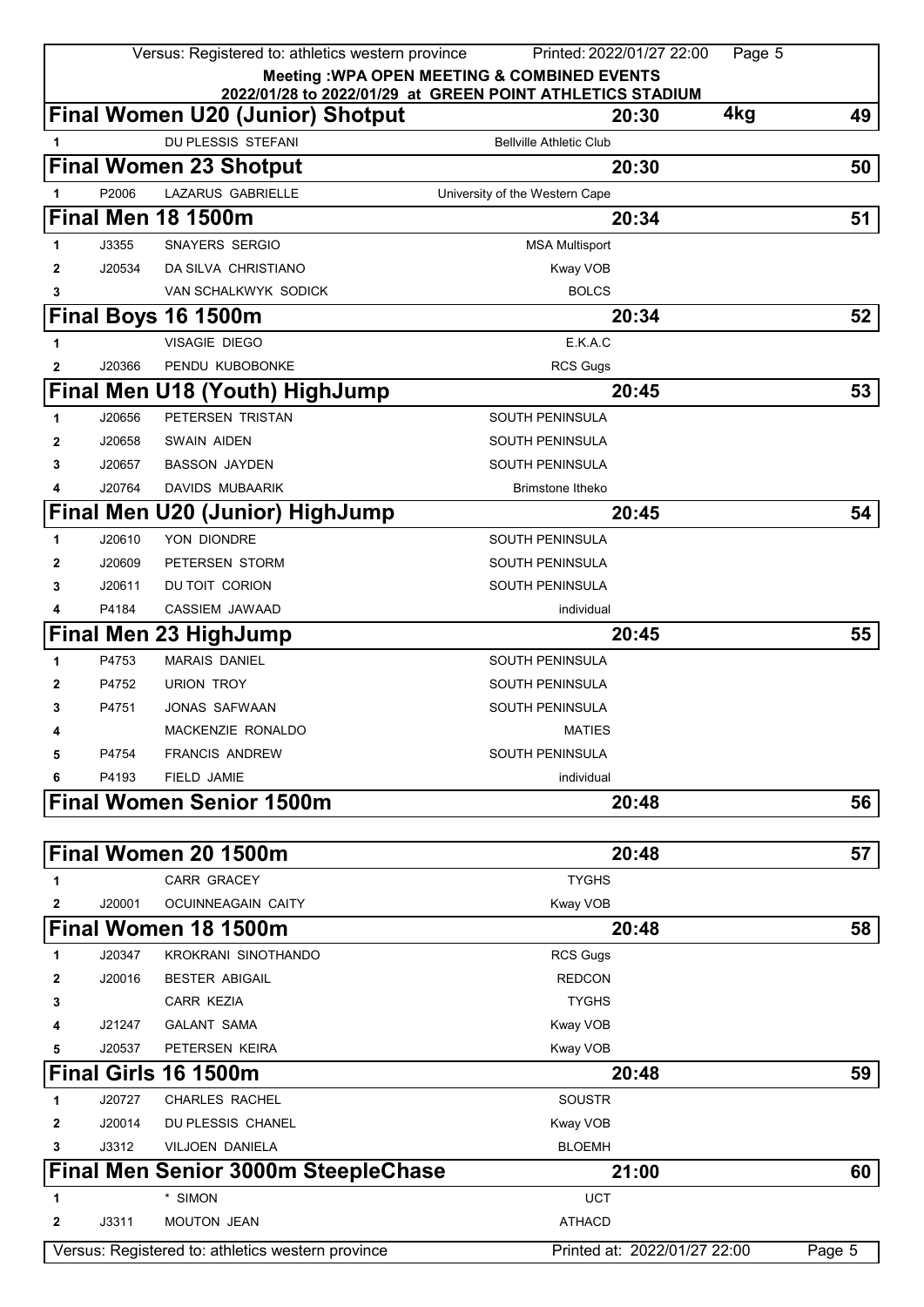|                                                                                              |        | Versus: Registered to: athletics western province | Printed: 2022/01/27 22:00      | Page 6 |    |
|----------------------------------------------------------------------------------------------|--------|---------------------------------------------------|--------------------------------|--------|----|
| Meeting : WPA OPEN MEETING & COMBINED EVENTS                                                 |        |                                                   |                                |        |    |
| 2022/01/28 to 2022/01/29 at GREEN POINT ATHLETICS STADIUM<br>Final Men 20 3000m SteepleChase |        |                                                   |                                |        |    |
|                                                                                              |        |                                                   | 21:00                          |        | 61 |
|                                                                                              |        | <b>Final Women Senior 3000m SteepleChase</b>      | 21:15                          |        | 62 |
|                                                                                              |        |                                                   |                                |        |    |
|                                                                                              |        | Final Women 20 3000m SteepleChase                 | 21:15                          |        | 63 |
|                                                                                              | J20472 | <b>CILLIERS MARIETJIE</b>                         | <b>HELHAR</b>                  |        |    |
|                                                                                              |        | <b>Final Men 18 LongJump</b>                      | 21:15                          |        | 64 |
|                                                                                              |        | KOTZEE ETHAN                                      | <b>TAC</b>                     |        |    |
| 2                                                                                            |        | <b>RYAN KIRON</b>                                 | <b>TAC</b>                     |        |    |
|                                                                                              |        | <b>Final Boys 16 LongJump</b>                     | 21:15                          |        | 65 |
|                                                                                              |        | LE ROUX JUAN-JOZE                                 | <b>Bellville Athletic Club</b> |        |    |
|                                                                                              |        | Final Women 18 2000m SteepleChase                 | 21:30                          |        | 66 |
| 1.                                                                                           | J20130 | <b>VISSER ANIKA</b>                               | <b>Bellville Athletic Club</b> |        |    |
|                                                                                              |        | Final Men 18 2000m SteepleChase                   | 21:45                          | 83.8cm | 67 |
| 1                                                                                            |        | PETERSEN SHAUN                                    | <b>DURBAC</b>                  |        |    |
|                                                                                              |        | Final Boys 16 1500m SteepleChase                  | 22:00                          |        | 68 |
|                                                                                              |        |                                                   |                                |        |    |
|                                                                                              |        | <b>Final Girls 16 1500m SteepleChase</b>          | 22:00                          |        | 69 |
|                                                                                              |        |                                                   |                                |        |    |
|                                                                                              |        | Final Women U20 (Junior) 200m                     | 22:30                          |        | 71 |
|                                                                                              |        | DU PLESSIS STEFANI                                | <b>Bellville Athletic Club</b> |        |    |
|                                                                                              |        | Final Women 23 200m                               | 22:30                          |        | 72 |
|                                                                                              | P2006  | LAZARUS GABRIELLE                                 | University of the Western Cape |        |    |
|                                                                                              |        | Final Men U18 (Youth) 400m                        | 22:35                          |        | 73 |
| 1                                                                                            | J20657 | <b>BASSON JAYDEN</b>                              | <b>SOUTH PENINSULA</b>         |        |    |
| 2                                                                                            | J20764 | <b>DAVIDS MUBAARIK</b>                            | Brimstone Itheko               |        |    |
| 3                                                                                            | J20658 | <b>SWAIN AIDEN</b>                                | <b>SOUTH PENINSULA</b>         |        |    |
| 4                                                                                            | J20656 | PETERSEN TRISTAN                                  | <b>SOUTH PENINSULA</b>         |        |    |
|                                                                                              |        | Final Men U20 (Junior) 400m                       | 22:40                          |        | 74 |
| 1                                                                                            | J20611 | DU TOIT CORION                                    | <b>SOUTH PENINSULA</b>         |        |    |
| 2                                                                                            | P4184  | CASSIEM JAWAAD                                    | individual                     |        |    |
| 3                                                                                            | J20610 | YON DIONDRE                                       | SOUTH PENINSULA                |        |    |
| 4                                                                                            | J20609 | PETERSEN STORM                                    | <b>SOUTH PENINSULA</b>         |        |    |
|                                                                                              |        | Final Men 23 400m                                 | 22:45                          |        | 75 |
| 1                                                                                            |        | MACKENZIE RONALDO                                 | <b>MATIES</b>                  |        |    |
| 2                                                                                            | P4752  | <b>URION TROY</b>                                 | SOUTH PENINSULA                |        |    |
| 3                                                                                            | P4193  | FIELD JAMIE                                       | individual                     |        |    |
| 4                                                                                            | P4751  | JONAS SAFWAAN                                     | SOUTH PENINSULA                |        |    |
| 5                                                                                            | P4754  | <b>FRANCIS ANDREW</b>                             | SOUTH PENINSULA                |        |    |
| 6                                                                                            | P4753  | <b>MARAIS DANIEL</b>                              | SOUTH PENINSULA                |        |    |
|                                                                                              |        | <b>Final Men 18 5km Walk</b>                      | 09:00                          |        | 76 |
|                                                                                              | J20397 | <b>NDABAMBI SISONKE</b>                           | <b>RCS Gugs</b>                |        |    |
|                                                                                              |        | <b>Final Men Senior 5km Walk</b>                  | 09:00                          |        | 76 |
|                                                                                              |        |                                                   |                                |        |    |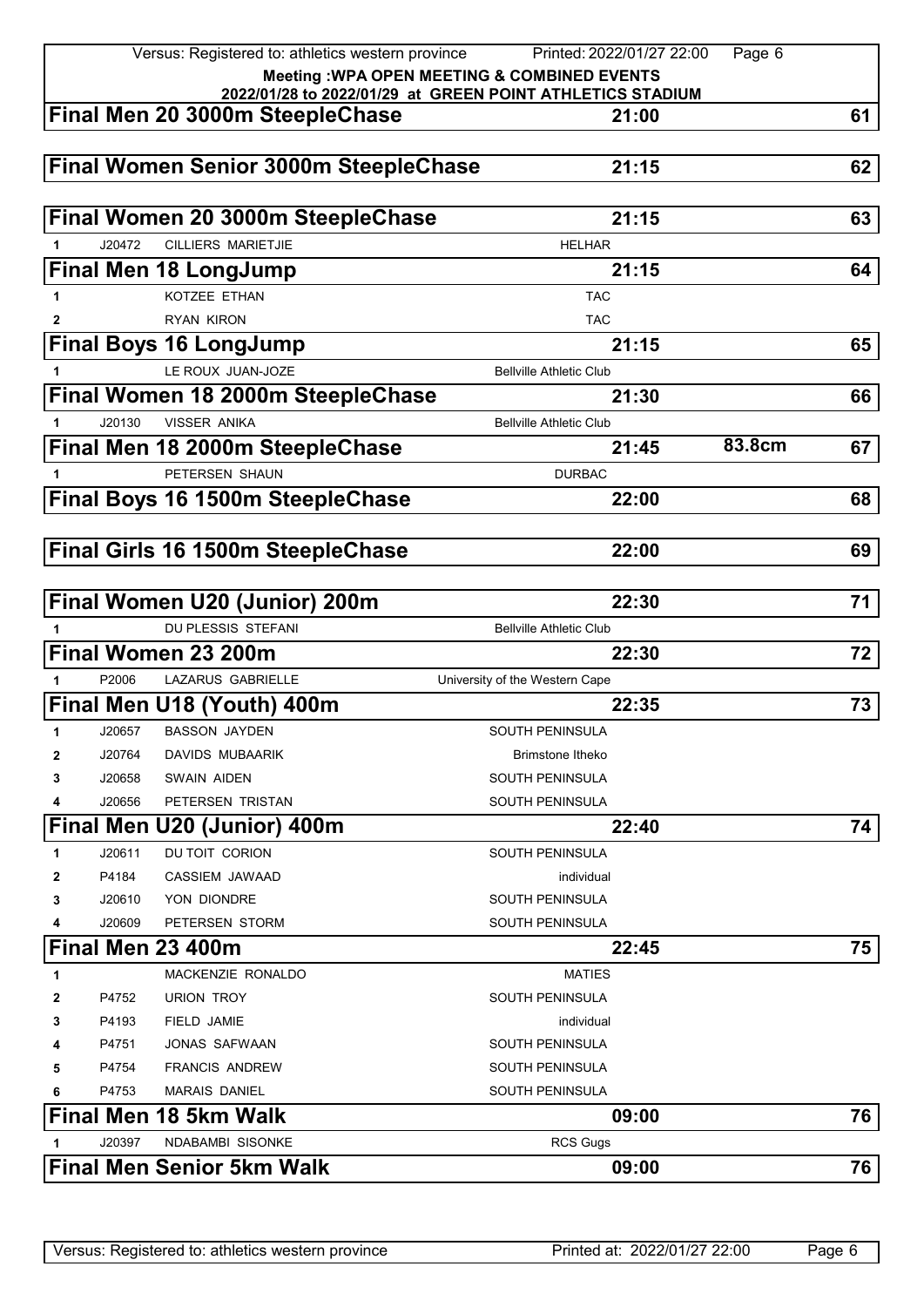|                                                        |        | Versus: Registered to: athletics western province                                               | Printed: 2022/01/27 22:00      | Page 7 |        |
|--------------------------------------------------------|--------|-------------------------------------------------------------------------------------------------|--------------------------------|--------|--------|
| <b>Meeting: WPA OPEN MEETING &amp; COMBINED EVENTS</b> |        |                                                                                                 |                                |        |        |
|                                                        |        | 2022/01/28 to 2022/01/29 at GREEN POINT ATHLETICS STADIUM<br><b>Final Women Senior 5km Walk</b> | 09:00                          |        | 77     |
|                                                        |        |                                                                                                 |                                |        |        |
| 1                                                      | P3352  | NQAYI MANDISA                                                                                   | <b>RCS Gugs</b>                |        |        |
| 2                                                      | P2805  | <b>BLIGNAUT FRIEDA</b>                                                                          | <b>SANLAM</b>                  |        |        |
|                                                        |        | <b>Final Girls 16 Polevault</b>                                                                 | 10:15                          |        | 78     |
|                                                        |        |                                                                                                 |                                |        |        |
|                                                        |        | <b>Final Women 18 Polevault</b>                                                                 | 10:15                          |        | 79     |
|                                                        |        |                                                                                                 |                                |        |        |
|                                                        |        | <b>Final Women 20 Polevault</b>                                                                 | 10:15                          |        | 80     |
|                                                        |        |                                                                                                 |                                |        |        |
|                                                        |        | <b>Final Women Senior Polevault</b>                                                             | 10:15                          |        | 81     |
|                                                        |        |                                                                                                 |                                |        |        |
|                                                        |        | <b>Final Men 18 HighJump</b>                                                                    | 10:15                          |        | 82     |
|                                                        |        |                                                                                                 |                                |        |        |
|                                                        |        | <b>Final Boys 16 HighJump</b>                                                                   | 10:15                          |        | 83     |
|                                                        |        |                                                                                                 |                                |        |        |
|                                                        |        | <b>Final Men 18 TripleJump</b>                                                                  | 10:15                          |        | 84     |
|                                                        | J20082 | CONSTANT JUNAID                                                                                 | Brimstone Itheko               |        |        |
|                                                        |        | <b>Final Boys 16 TripleJump</b>                                                                 | 10:15                          |        | 85     |
|                                                        |        |                                                                                                 |                                |        |        |
|                                                        |        | <b>Final Women Senior Hammer</b>                                                                | 10:15                          |        | 86     |
| 1                                                      | P1876  | <b>GROBBELAAR ELIZE</b>                                                                         | <b>Bellville Athletic Club</b> |        |        |
| 2                                                      | P1870  | DU TOIT ALETTA                                                                                  | <b>Bellville Athletic Club</b> |        |        |
|                                                        |        | <b>Final Women 20 Hammer</b>                                                                    | 10:15                          |        | 87     |
|                                                        | J20168 | <b>OOSTHUIZEN ANJA</b>                                                                          | <b>Bellville Athletic Club</b> |        |        |
|                                                        |        | <b>Final Women 18 Hammer</b>                                                                    | 10:15                          |        | 88     |
| 1                                                      | J20138 | SMIT CARLI                                                                                      | <b>Bellville Athletic Club</b> |        |        |
| 2                                                      |        | <b>SERROTTI CHLOE</b>                                                                           | TAC                            |        |        |
| 3                                                      |        | <b>SMIT ANKE</b>                                                                                | individual                     |        |        |
|                                                        | J20144 | CRONJE CHARLOTTE                                                                                | <b>Bellville Athletic Club</b> |        |        |
|                                                        |        | <b>Final Girls 16 Hammer</b>                                                                    | 10:15                          | 3kg    | 89     |
|                                                        |        |                                                                                                 |                                |        |        |
|                                                        |        | Final Boys 16 100m Hurdles                                                                      | 10:15                          | 84cm   | 90     |
|                                                        |        |                                                                                                 |                                |        |        |
|                                                        |        | Final Men U18 (Youth) 110m Hurdles                                                              | 10:30                          | 91.4cm | 91     |
| 1                                                      | J20657 | <b>BASSON JAYDEN</b>                                                                            | <b>SOUTH PENINSULA</b>         |        |        |
| 2                                                      | J20764 | DAVIDS MUBAARIK                                                                                 | Brimstone Itheko               |        |        |
| 3                                                      | J20656 | PETERSEN TRISTAN                                                                                | <b>SOUTH PENINSULA</b>         |        |        |
| 4                                                      | J20658 | <b>SWAIN AIDEN</b>                                                                              | SOUTH PENINSULA                |        |        |
|                                                        |        | <b>Final Men 18 110m Hurdles</b>                                                                | 10:30                          |        | 92     |
| 1                                                      | J20207 | LEHMENSICH CHRISTIAAN                                                                           | <b>Bellville Athletic Club</b> |        |        |
| 2                                                      | J20082 | <b>CONSTANT JUNAID</b>                                                                          | Brimstone Itheko               |        |        |
|                                                        |        | Final Men U20 (Junior) 110m Hurdles                                                             | 10:40                          | 99.5cm | 93     |
| 1                                                      | P4184  | CASSIEM JAWAAD                                                                                  | individual                     |        |        |
| 2                                                      | J20609 | PETERSEN STORM                                                                                  | <b>SOUTH PENINSULA</b>         |        |        |
| 3                                                      | J20611 | DU TOIT CORION                                                                                  | <b>SOUTH PENINSULA</b>         |        |        |
|                                                        |        | Versus: Registered to: athletics western province                                               | Printed at: 2022/01/27 22:00   |        | Page 7 |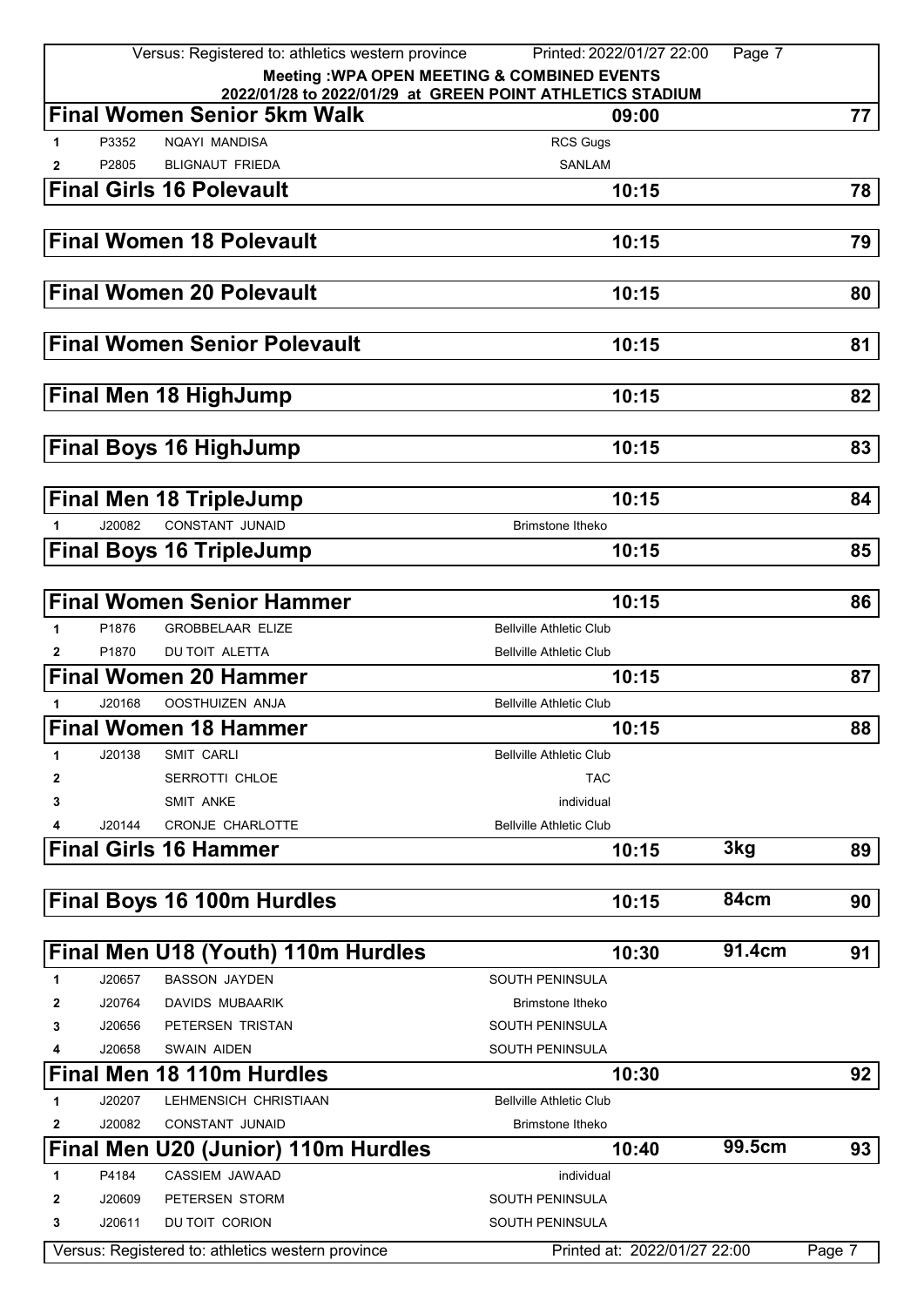|              |                                                        | Versus: Registered to: athletics western province | Printed: 2022/01/27 22:00                                 | Page 8                       |        |  |
|--------------|--------------------------------------------------------|---------------------------------------------------|-----------------------------------------------------------|------------------------------|--------|--|
|              | <b>Meeting: WPA OPEN MEETING &amp; COMBINED EVENTS</b> |                                                   |                                                           |                              |        |  |
|              |                                                        |                                                   | 2022/01/28 to 2022/01/29 at GREEN POINT ATHLETICS STADIUM |                              |        |  |
| 4            | J20610                                                 | YON DIONDRE                                       | SOUTH PENINSULA                                           |                              |        |  |
|              |                                                        | <b>Final Men 20 110m Hurdles</b>                  | 10:40                                                     |                              | 94     |  |
| 1            |                                                        | MARNEY JORDAN-LEE                                 | <b>TYGHS</b>                                              |                              |        |  |
|              |                                                        | Final Men 23 110m Hurdles                         | 10:50                                                     |                              | 95     |  |
| 1            | P4193                                                  | <b>FIELD JAMIE</b>                                | individual                                                |                              |        |  |
| 2            |                                                        | MACKENZIE RONALDO                                 | <b>MATIES</b>                                             |                              |        |  |
| 3            | P4752                                                  | <b>URION TROY</b>                                 | <b>SOUTH PENINSULA</b>                                    |                              |        |  |
| 4            | P4753                                                  | <b>MARAIS DANIEL</b>                              | <b>SOUTH PENINSULA</b>                                    |                              |        |  |
| 5            | P4751                                                  | <b>JONAS SAFWAAN</b>                              | <b>SOUTH PENINSULA</b>                                    |                              |        |  |
| 6            | P4754                                                  | <b>FRANCIS ANDREW</b>                             | <b>SOUTH PENINSULA</b>                                    |                              |        |  |
|              |                                                        | <b>Final Men Senior 110m Hurdles</b>              | 10:50                                                     |                              | 96     |  |
|              |                                                        |                                                   |                                                           |                              |        |  |
|              |                                                        | Final 1 of 2 Men Senior 800m                      | 11:00                                                     |                              | 97     |  |
| $\mathbf{1}$ | P2916                                                  | <b>LOTT KEATON</b>                                | Brimstone Itheko                                          |                              |        |  |
| 2            |                                                        | <b>MAREE LINFORD</b>                              | <b>MATIES</b>                                             |                              |        |  |
| 3            | P5491                                                  | SWARTBOOI APHIWE                                  | University of the Western Cape                            |                              |        |  |
| 4            |                                                        | ZIBI MILA                                         | individual                                                |                              |        |  |
| 5            | J20398                                                 | <b>NDALASI ATHABILE</b>                           | <b>RCS Gugs</b>                                           |                              |        |  |
| 6            | J20114                                                 | ABRAHAMS JADE                                     | <b>EERSTE RIVIER AC</b>                                   |                              |        |  |
| 7            | P644                                                   | <b>BRINK LAMBERT</b>                              | <b>STELAC</b>                                             |                              |        |  |
|              |                                                        | Final 2 of 2 Men Senior 800m                      | 11:00                                                     |                              | 97     |  |
| 1            | J20594                                                 | <b>VORSTER MORGAN</b>                             | University of the Western Cape                            |                              |        |  |
| 2            | J3311                                                  | <b>MOUTON JEAN</b>                                | <b>ATHACD</b>                                             |                              |        |  |
| 3            | J20115                                                 | SPONDO NEVILLE                                    | <b>EERSTE RIVIER AC</b>                                   |                              |        |  |
| 4            |                                                        | <b>BEZUIDENHOUT ROGER</b>                         | <b>DSQUAD</b>                                             |                              |        |  |
| 5            | P1474                                                  | <b>VAN NIEKERK GEO</b>                            | <b>WELLINGTON AC</b>                                      |                              |        |  |
| 6            |                                                        | <b>COBERN SHALTON</b>                             | <b>MATIES</b>                                             |                              |        |  |
| 7            | P771                                                   | <b>BLAUW RICARDO</b>                              | <b>NEDRC</b>                                              |                              |        |  |
|              |                                                        | <b>Final Men Senior Shotput</b>                   | 11:00                                                     |                              | 98     |  |
|              |                                                        |                                                   |                                                           |                              |        |  |
| 1            |                                                        | MICHAELS FABIAN                                   | <b>MATIES</b>                                             |                              |        |  |
| 2            |                                                        | DE JAGER MARCELLE                                 | CPUT                                                      |                              |        |  |
| 3            | P232                                                   | WIENER SHUKRI                                     | <b>PINEAC</b>                                             |                              |        |  |
| 4            |                                                        | VAN DER WESTHUIZEN EDWILL                         | <b>Bellville Athletic Club</b>                            |                              |        |  |
|              |                                                        | <b>Final Men 20 Shotput</b>                       | 11:00                                                     |                              | 99     |  |
|              |                                                        |                                                   |                                                           |                              |        |  |
|              |                                                        | Final Men 20 800m                                 | 11:30                                                     |                              | 100    |  |
| 1            |                                                        | RHODES COLE                                       | <b>SETHS</b>                                              |                              |        |  |
| 2            | J20113                                                 | ABRAHAMS RETHON                                   | <b>EERSTE RIVIER AC</b>                                   |                              |        |  |
| 3            | J20868                                                 | JALI LUBABALO                                     | <b>RCS Gugs</b>                                           |                              |        |  |
|              |                                                        | Final Men 18 800m                                 | 11:20                                                     |                              | 101    |  |
| 1            |                                                        | <b>GIBSON ANGUS</b>                               | Fish Hoek Athletics Club                                  |                              |        |  |
| $\mathbf{2}$ | J20393                                                 | <b>KARSTEN LUCA</b>                               | <b>MILHS</b>                                              |                              |        |  |
| 3            |                                                        | OOSTHUIZEN BRANDON LEE                            | <b>TAC</b>                                                |                              |        |  |
| 4            | J3355                                                  | <b>SNAYERS SERGIO</b>                             | <b>MSA Multisport</b>                                     |                              |        |  |
| 5            | J20748                                                 | <b>BOSCH DAMIAN</b>                               | <b>MATIES</b>                                             |                              |        |  |
| 6            | J20733                                                 | VON LILIENFELD LIAM                               | Kway VOB                                                  |                              |        |  |
|              |                                                        |                                                   |                                                           |                              |        |  |
|              |                                                        | Versus: Registered to: athletics western province |                                                           | Printed at: 2022/01/27 22:00 | Page 8 |  |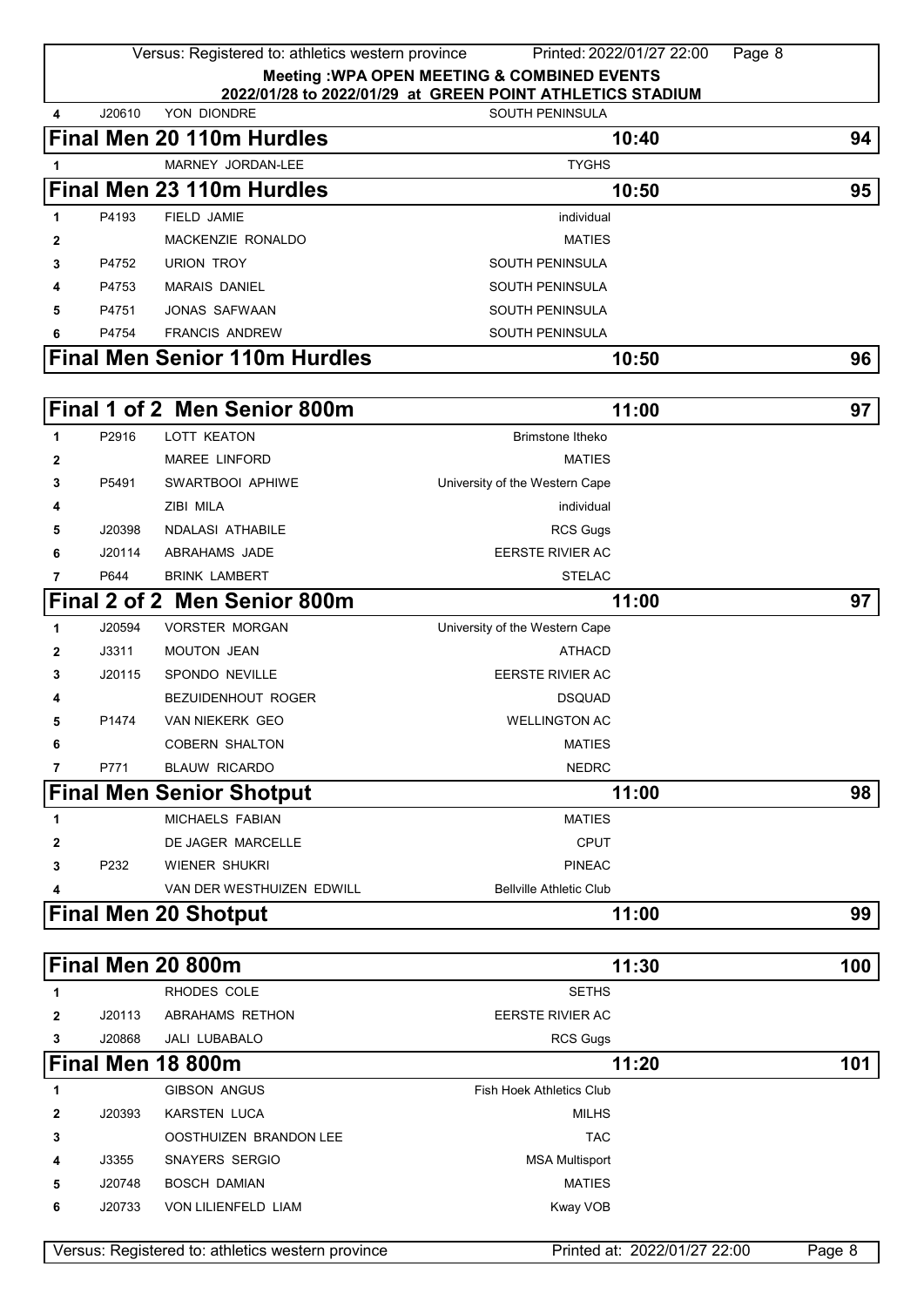|                |        | Versus: Registered to: athletics western province | Printed: 2022/01/27 22:00                                 | Page 9 |        |
|----------------|--------|---------------------------------------------------|-----------------------------------------------------------|--------|--------|
|                |        |                                                   | <b>Meeting: WPA OPEN MEETING &amp; COMBINED EVENTS</b>    |        |        |
|                |        |                                                   | 2022/01/28 to 2022/01/29 at GREEN POINT ATHLETICS STADIUM |        |        |
| $\overline{7}$ | J20020 | KERBELKER ABDUL KAREEM                            | Kway VOB                                                  |        |        |
|                |        | Final Boys 16 800m                                | 11:30                                                     |        | 102    |
| 1              | J20118 | OPPERMAN JAIDON                                   | EERSTE RIVIER AC                                          |        |        |
| 2              | J20400 | NQAYI THABISO                                     | <b>RCS Gugs</b>                                           |        |        |
| 3              | J20379 | DAMARA BUDROEDIEN                                 | <b>VELAC</b>                                              |        |        |
| 4              | J20366 | PENDU KUBOBONKE                                   | <b>RCS Gugs</b>                                           |        |        |
|                |        | <b>Final Men Senior TripleJump</b>                | 11:30                                                     | 13m    | 103    |
| 1              | P4194  | <b>MANASSE MIKHAIL ETHAN</b>                      | <b>Ultra Athletics Club</b>                               |        |        |
|                |        | <b>Final Men 20 TripleJump</b>                    | 11:30                                                     |        | 104    |
| 1              | J20766 | CHOONARA SHAREEF                                  | <b>Brimstone Itheko</b>                                   |        |        |
|                |        | <b>Final Women Senior 800m</b>                    | 11:40                                                     |        | 105    |
| 1              | P736   | <b>GRIFFITHS KOBIE</b>                            | <b>NEDRC</b>                                              |        |        |
|                |        | Final Women 20 800m                               | 11:40                                                     |        | 106    |
|                |        |                                                   |                                                           |        |        |
| 1              | J3314  | <b>VILJOEN MIENKE</b>                             | <b>ATHACD</b>                                             |        |        |
| 2              |        | <b>NEL LANAH</b>                                  | <b>DSQUAD</b>                                             |        |        |
|                |        | <b>Final Girls 16 HighJump</b>                    | 11:45                                                     |        | 107    |
| 1              |        | SPOLANDER JORDAN                                  | <b>REDDUR</b>                                             |        |        |
|                |        | <b>Final Women 18 HighJump</b>                    | 11:45                                                     |        | 108    |
|                |        |                                                   |                                                           |        |        |
|                |        | <b>Final Men U18 (Youth) Discus</b>               | 11:45                                                     | 1.5kg  | 109    |
| 1              | J20656 | PETERSEN TRISTAN                                  | SOUTH PENINSULA                                           |        |        |
| 2              | J20658 | <b>SWAIN AIDEN</b>                                | <b>SOUTH PENINSULA</b>                                    |        |        |
| 3              | J20764 | DAVIDS MUBAARIK                                   | Brimstone Itheko                                          |        |        |
| 4              | J20657 | <b>BASSON JAYDEN</b>                              | <b>SOUTH PENINSULA</b>                                    |        |        |
|                |        | <b>Final Men U20 (Junior) Discus</b>              | 11:45                                                     | 1.75kg | 110    |
| 1.             | J20609 | PETERSEN STORM                                    | SOUTH PENINSULA                                           |        |        |
| $\mathbf{2}$   | J20611 | DU TOIT CORION                                    | <b>SOUTH PENINSULA</b>                                    |        |        |
| 3              | J20610 | YON DIONDRE                                       | <b>SOUTH PENINSULA</b>                                    |        |        |
| 4              | P4184  | CASSIEM JAWAAD                                    | individual                                                |        |        |
|                |        | <b>Final Men 23 Discus</b>                        | 11:45                                                     |        | 111    |
| 1              | P4751  | <b>JONAS SAFWAAN</b>                              | <b>SOUTH PENINSULA</b>                                    |        |        |
| 2              | P4754  | <b>FRANCIS ANDREW</b>                             | <b>SOUTH PENINSULA</b>                                    |        |        |
| 3              | P4752  | <b>URION TROY</b>                                 | <b>SOUTH PENINSULA</b>                                    |        |        |
| 4              | P4753  | <b>MARAIS DANIEL</b>                              | <b>SOUTH PENINSULA</b>                                    |        |        |
| 5              | P4193  | FIELD JAMIE                                       | individual                                                |        |        |
| 6              |        | MACKENZIE RONALDO                                 | <b>MATIES</b>                                             |        |        |
|                |        | <b>Final Women 18 800m</b>                        | 11:50                                                     |        | 112    |
| 1              | J20017 | <b>BETER KIARA</b>                                | <b>REDCON</b>                                             |        |        |
| 2              |        | ANDERSON SIENNA                                   | Camps Bay High School                                     |        |        |
| 3              | P3315  | VILJOEN JANKE-MARTINE                             | <b>ATHACD</b>                                             |        |        |
| 4              |        | <b>CARR KEZIA</b>                                 | <b>TYGHS</b>                                              |        |        |
| 5              | J20347 | KROKRANI SINOTHANDO                               | <b>RCS Gugs</b>                                           |        |        |
|                |        | Final Girls 16 800m                               | 11:50                                                     |        | 113    |
| 1              |        | DAVIDS AMMAARAH                                   | <b>TAC</b>                                                |        |        |
| 2              | J20483 | ANTELME ISABELLA                                  | <b>CELTIC</b>                                             |        |        |
| 3              | J3312  | VILJOEN DANIELA                                   | <b>BLOEMH</b>                                             |        |        |
|                |        |                                                   |                                                           |        |        |
|                |        | Versus: Registered to: athletics western province | Printed at: 2022/01/27 22:00                              |        | Page 9 |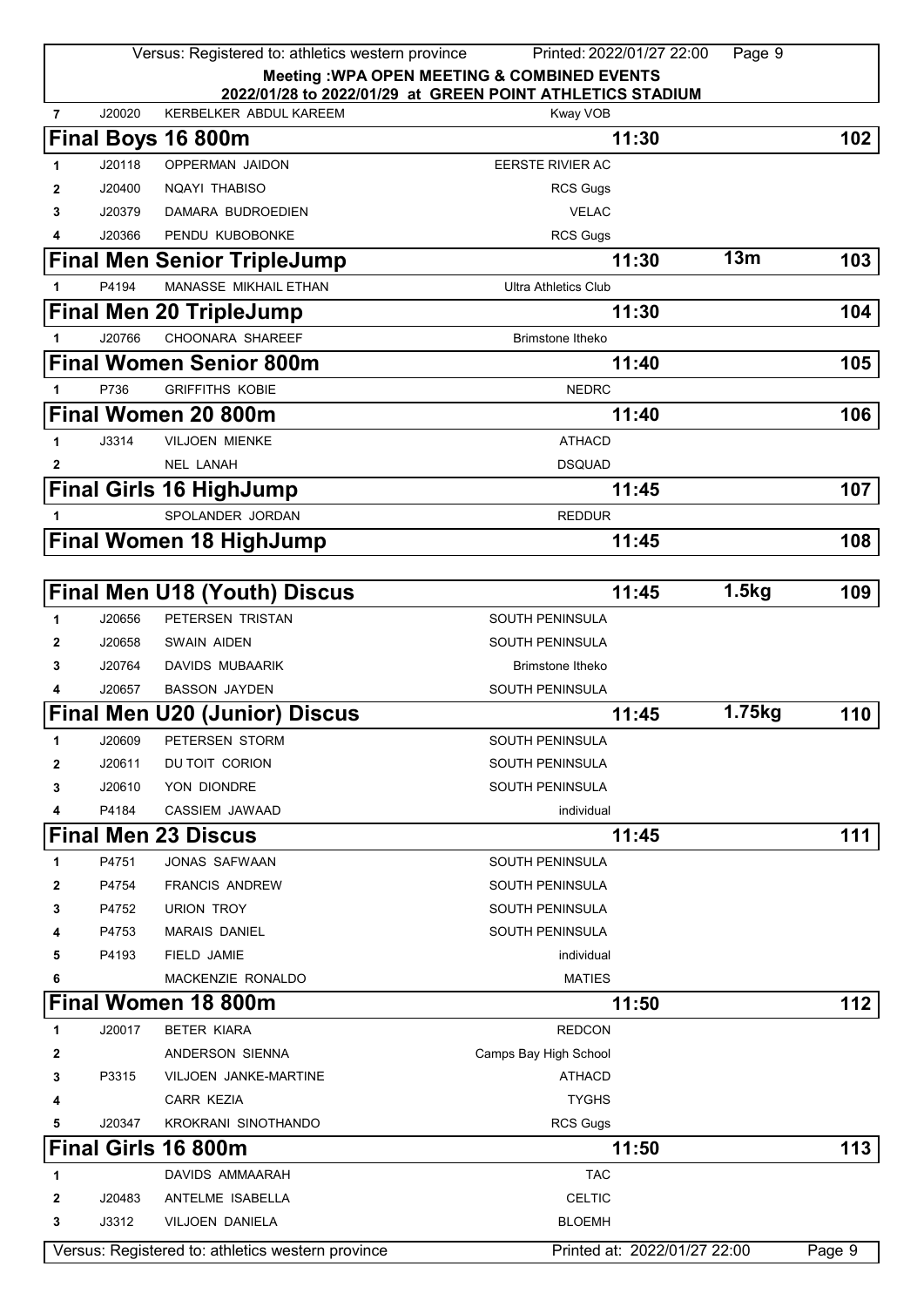|              |                    | Versus: Registered to: athletics western province |                                                           | Printed: 2022/01/27 22:00 | Page 10 |     |
|--------------|--------------------|---------------------------------------------------|-----------------------------------------------------------|---------------------------|---------|-----|
|              |                    |                                                   | <b>Meeting: WPA OPEN MEETING &amp; COMBINED EVENTS</b>    |                           |         |     |
|              |                    | DARIES MUDJAYIDAH                                 | 2022/01/28 to 2022/01/29 at GREEN POINT ATHLETICS STADIUM |                           |         |     |
| 4            |                    |                                                   | <b>Ultra Athletics Club</b>                               |                           |         |     |
|              |                    | Final 1 of 3 Men Senior 100m                      |                                                           | 12:00                     |         | 114 |
| 1            | P1604              | TUIS NATHI                                        | <b>CPUT</b>                                               |                           |         |     |
| 2            |                    | KALAYA SHINTU                                     | Brimstone Itheko                                          |                           |         |     |
| 3            |                    | ANDREWS GRANT                                     | <b>TAC</b>                                                |                           |         |     |
| 4            | P3546              | LINKS JOHN-DEAN                                   | E.K.A.C                                                   |                           |         |     |
| 5            |                    | VAN GRAAN WYNAND                                  | <b>MATIES</b>                                             |                           |         |     |
| 6            |                    | PULLI KRISTIAN                                    | <b>FINLND</b>                                             |                           |         |     |
| 7            | P <sub>16713</sub> | LAMARA MUHAYMIN                                   | <b>Bellville Athletic Club</b>                            |                           |         |     |
| 8            |                    | PRETORIUS MATT                                    | <b>Brimstone Itheko</b>                                   |                           |         |     |
|              |                    | Final 2 of 3 Men Senior 100m                      |                                                           | 12:00                     |         | 114 |
| 1            |                    | VAN WYK IMRAAN CASSIEM                            | <b>CPUT</b>                                               |                           |         |     |
| 2            |                    | ABRAHAMS UZAIR                                    | <b>Brimstone Itheko</b>                                   |                           |         |     |
| 3            |                    | MASHIMBYE THEODORE                                | individual                                                |                           |         |     |
| 4            | P3539              | <b>ONTONGH MIKYLE</b>                             | E.K.A.C                                                   |                           |         |     |
| 5            |                    | <b>RUITERS CURT</b>                               | <b>TAC</b>                                                |                           |         |     |
| 6            | P783               | <b>CONRADIE PIETER</b>                            | <b>MATIES</b>                                             |                           |         |     |
| 7            | J20589             | JAHWI BLESSED                                     | <b>STRAND</b>                                             |                           |         |     |
|              |                    | Final 3 of 3 Men Senior 100m                      |                                                           | 12:00                     |         | 114 |
| $\mathbf{1}$ | P4194              | MANASSE MIKHAIL ETHAN                             | <b>Ultra Athletics Club</b>                               |                           |         |     |
| 2            |                    | JEWASKIEWITZ ZANRU                                | <b>MATIES</b>                                             |                           |         |     |
| 3            | P7205              | <b>JEWASKIEWITZ DEON</b>                          | <b>AGN</b>                                                |                           |         |     |
| 4            |                    | <b>ISMAIL TAURIQ</b>                              | Brimstone Itheko                                          |                           |         |     |
| 5            | P1598              | NONGAWUZA WANDILE BENJAMIN                        | <b>CPUT</b>                                               |                           |         |     |
| 6            |                    | <b>EWERS JOSHUA</b>                               | <b>TAC</b>                                                |                           |         |     |
| 7            | P3545              | SEPTEMBER KEANIN                                  | E.K.A.C                                                   |                           |         |     |
|              |                    | <b>Final Men 18 Shotput</b>                       |                                                           | 12:15                     |         | 115 |
|              |                    |                                                   |                                                           |                           |         |     |
| 1            | J20200             | <b>BURGESS JORDAN</b>                             | <b>TYGHS</b><br><b>PRGIM</b>                              |                           |         |     |
| 2            |                    | SANDER NATHAN                                     |                                                           |                           |         |     |
| 3            |                    | MOORE RUAN                                        | STRAND HIGH SCHOOL                                        |                           |         |     |
| 4            |                    | SOPHILE MBULELO JUNIOR                            | <b>RCS Gugs</b>                                           |                           |         |     |
|              |                    | <b>Final Boys 16 Shotput</b>                      |                                                           | 12:15                     | 5kg     | 116 |
| 1            |                    | LE ROUX JUAN-JOZE                                 | <b>Bellville Athletic Club</b>                            |                           |         |     |
| 2            |                    | SCHNABEL STEPHAN                                  | <b>Bellville Athletic Club</b>                            |                           |         |     |
|              |                    | Final Men 20 100m                                 |                                                           | 12:16                     |         | 117 |
| 1            |                    | <b>BOOIS WAYDEN</b>                               | <b>VELAC</b>                                              |                           |         |     |
| 2            |                    | <b>ISMAIL MUJAAHID</b>                            | <b>Brimstone Itheko</b>                                   |                           |         |     |
| 3            |                    | KARRIEM ABDURAGMAAN                               | University of the Western Cape                            |                           |         |     |
|              |                    | <b>Final 1 of 3 Men 18 100m</b>                   |                                                           | 12:32                     |         | 118 |
| 1            | J20448             | MULLER ANDRé                                      | E.K.A.C                                                   |                           |         |     |
| 2            | J20754             | SOLOMONS JADEN                                    | <b>Brimstone Itheko</b>                                   |                           |         |     |
| 3            |                    | <b>SCHROEDER CHAD</b>                             | <b>TAC</b>                                                |                           |         |     |
| 4            | J20513             | JACOBS FURQAAN                                    | <b>Ultra Athletics Club</b>                               |                           |         |     |
| 5            |                    | <b>CLOETE WAYDE</b>                               | individual                                                |                           |         |     |
| 6            | J20384             | <b>CEASAR DUWAYNE</b>                             | <b>VELAC</b>                                              |                           |         |     |
| 7            | J20207             | LEHMENSICH CHRISTIAAN                             | <b>Bellville Athletic Club</b>                            |                           |         |     |
|              |                    |                                                   |                                                           |                           |         |     |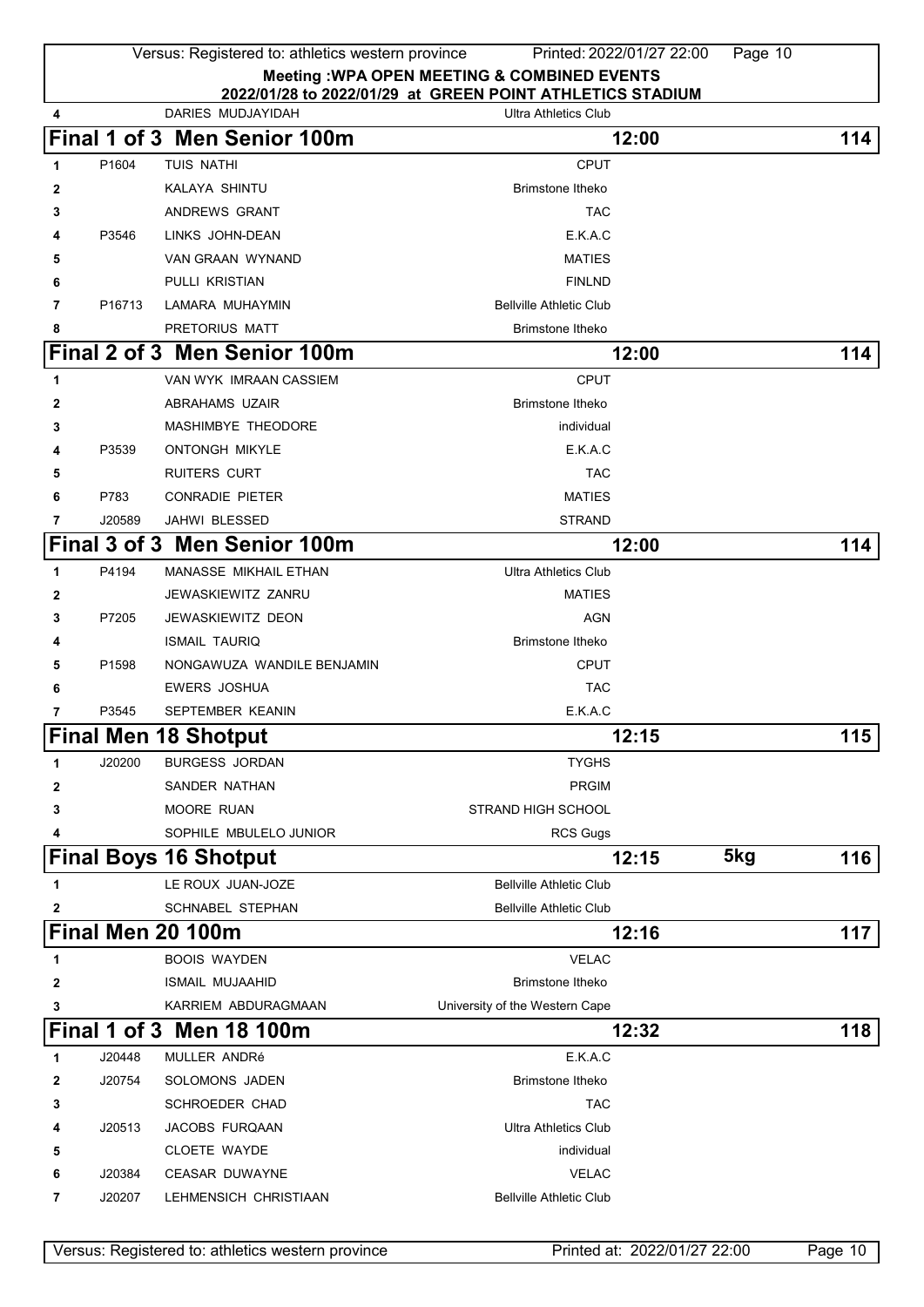|   |                 | Versus: Registered to: athletics western province | Printed: 2022/01/27 22:00                                          | Page 11 |     |
|---|-----------------|---------------------------------------------------|--------------------------------------------------------------------|---------|-----|
|   |                 |                                                   | <b>Meeting: WPA OPEN MEETING &amp; COMBINED EVENTS</b>             |         |     |
|   |                 | Final 2 of 3 Men 18 100m                          | 2022/01/28 to 2022/01/29 at GREEN POINT ATHLETICS STADIUM<br>12:32 |         | 118 |
| 1 | J20082          | <b>CONSTANT JUNAID</b>                            | Brimstone Itheko                                                   |         |     |
| 2 |                 | EBRAHIM ISHRAAQ                                   | University of the Western Cape                                     |         |     |
| 3 |                 | <b>ISAACS ZAYD</b>                                | <b>Ultra Athletics Club</b>                                        |         |     |
|   |                 | KINNEAR NOAH                                      | <b>Bellville Athletic Club</b>                                     |         |     |
| 5 |                 | LIEBENBERG MATHEW                                 | <b>VELAC</b>                                                       |         |     |
| 6 |                 | OOSTHUIZEN BRANDON LEE                            | <b>TAC</b>                                                         |         |     |
| 7 | J20436          | EIMAN LATHAM                                      | E.K.A.C                                                            |         |     |
|   |                 | Final 3 of 3 Men 18 100m                          | 12:32                                                              |         | 118 |
| 1 | J20767          | <b>FLUKS COLE</b>                                 | <b>Brimstone Itheko</b>                                            |         |     |
| 2 |                 | SWARTS JAYWIN                                     | individual                                                         |         |     |
| 3 | J20521          | <b>KAMRODIEN ZAMAAN</b>                           | <b>Ultra Athletics Club</b>                                        |         |     |
| 4 | J20389          | PETERSEN KEERACO                                  | <b>VELAC</b>                                                       |         |     |
| 5 |                 | RYAN KIRON                                        | <b>TAC</b>                                                         |         |     |
| 6 |                 | PERRANG CALEB                                     | University of the Western Cape                                     |         |     |
|   |                 | Final Boys 16 100m                                | 12:44                                                              |         | 119 |
| 1 | J20519          | <b>MALLUM SAEED</b>                               | <b>Ultra Athletics Club</b>                                        |         |     |
| 2 | J20307          | PETERSEN RIYAAZ                                   | <b>Brimstone Itheko</b>                                            |         |     |
| 3 |                 | <b>GEORGE BLAKE</b>                               | <b>PORTHS</b>                                                      |         |     |
| 4 | J20765          | <b>WENTZEL JODI</b>                               | <b>Brimstone Itheko</b>                                            |         |     |
| 5 | P <sub>26</sub> | <b>JACK NAEEM</b>                                 | Brimstone Itheko                                                   |         |     |
|   |                 | <b>Final Women Senior 100m</b>                    | 12:56                                                              |         | 120 |
| 1 |                 | <b>JEWASKIEWITZ ZENOBEA</b>                       | <b>MATIES</b>                                                      |         |     |
|   |                 | <b>JONATHAN LAUREN</b>                            | <b>TAC</b>                                                         |         |     |
| 2 |                 | <b>Final Women 20 100m</b>                        | 12:56                                                              |         | 121 |
|   |                 |                                                   |                                                                    |         |     |
| 1 |                 | JONATHAN AMY                                      | <b>TAC</b>                                                         |         |     |
| 2 | J20205          | <b>JOHNSON EMMA</b>                               | <b>Bellville Athletic Club</b>                                     |         |     |
| 3 |                 | <b>ACKERMAN ZARA</b>                              | <b>Brimstone Itheko</b>                                            |         |     |
|   |                 | THEART MONJA                                      | <b>Bellville Athletic Club</b>                                     |         |     |
|   |                 | <b>Final Women U20 (Junior) LongJump</b>          | 13:00                                                              |         | 123 |
| 1 |                 | DU PLESSIS STEFANI                                | <b>Bellville Athletic Club</b>                                     |         |     |
|   |                 | <b>Final Women 23 LongJump</b>                    | 13:00                                                              |         | 124 |
| 1 | P2006           | <b>LAZARUS GABRIELLE</b>                          | University of the Western Cape                                     |         |     |
|   |                 | <b>Final Men Senior Javelin</b>                   | 13:00                                                              |         | 125 |
| 1 | P232            | <b>WIENER SHUKRI</b>                              | <b>PINEAC</b>                                                      |         |     |
| 2 |                 | <b>MICHAELS FABIAN</b>                            | <b>MATIES</b>                                                      |         |     |
|   |                 | <b>Final Men 20 Javelin</b>                       | 13:00                                                              |         | 126 |
|   |                 |                                                   |                                                                    |         |     |
|   |                 | <b>Final Men 18 Discus</b>                        | 13:00                                                              |         | 127 |
| 1 |                 | SANDER NATHAN                                     | <b>PRGIM</b>                                                       |         |     |
| 2 | J20200          | <b>BURGESS JORDAN</b>                             | <b>TYGHS</b>                                                       |         |     |
|   |                 | <b>Final Boys 16 Discus</b>                       | 13:00                                                              | 1.5kg   | 128 |
| 1 |                 | LE ROUX JUAN-JOZE                                 | <b>Bellville Athletic Club</b>                                     |         |     |
| 2 |                 | JOUBERT MIGAEL                                    | <b>Bellville Athletic Club</b>                                     |         |     |
| 3 |                 | <b>SCHNABEL STEPHAN</b>                           | <b>Bellville Athletic Club</b>                                     |         |     |
|   |                 |                                                   |                                                                    |         |     |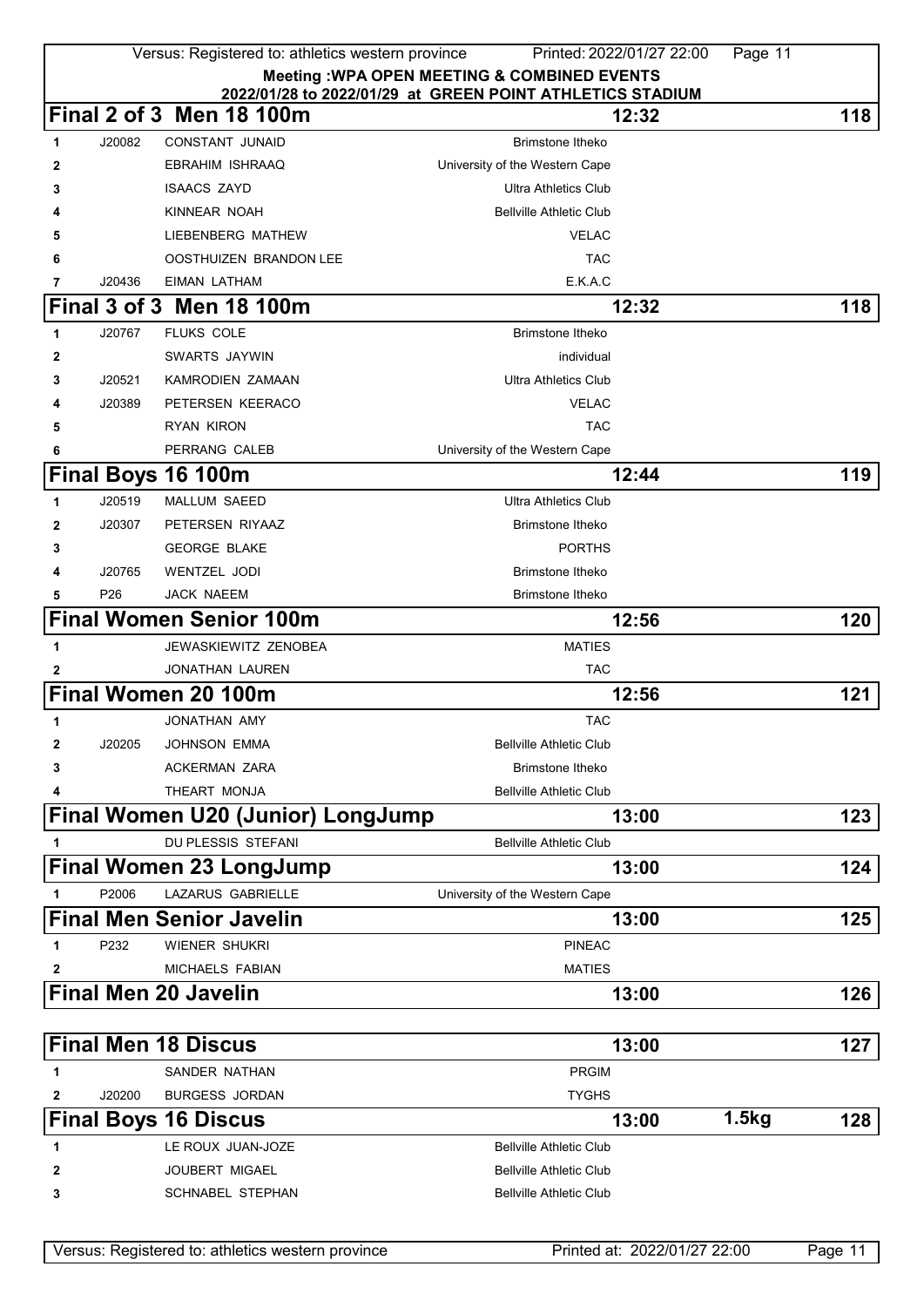|   |        | Versus: Registered to: athletics western province | Printed: 2022/01/27 22:00                                 | Page 12 |
|---|--------|---------------------------------------------------|-----------------------------------------------------------|---------|
|   |        |                                                   | <b>Meeting: WPA OPEN MEETING &amp; COMBINED EVENTS</b>    |         |
|   |        |                                                   | 2022/01/28 to 2022/01/29 at GREEN POINT ATHLETICS STADIUM |         |
|   |        | Final Women 18 100m                               | 13:05                                                     | 129     |
| 1 |        | JANSE VAN VUUREN JAIMIE-LEE                       | <b>TYGHS</b>                                              |         |
| 2 | J20380 | SOLOMONS JAIME                                    | <b>VELAC</b>                                              |         |
| 3 |        | HAMMAN-JOHNSON RENCHA                             | DF Malan                                                  |         |
| 4 |        | KARRIEM NABOEWEYAH                                | University of the Western Cape                            |         |
| 5 | J20402 | <b>GOERGE TERESKE</b>                             | <b>VELAC</b>                                              |         |
| 6 |        | LE ROUX ANJA                                      | DF Malan                                                  |         |
|   |        | <b>Final Girls 16 100m</b>                        | 13:05                                                     | 130     |
| 1 |        | <b>VOGES LISA</b>                                 | DF Malan                                                  |         |
| 2 |        | <b>EDROSS JALEELA</b>                             | University of the Western Cape                            |         |
| 3 |        | <b>WILLIAMS NICOLE</b>                            | <b>STELHS</b>                                             |         |
| 4 |        | <b>UDENZE CHISOM</b>                              | <b>TAC</b>                                                |         |
| 5 |        | ROTHMAN SHONIQUE                                  | <b>STELHS</b>                                             |         |
|   |        | <b>Final Men Senior 400m Hurdles</b>              | 13:15                                                     | 131     |
| 1 |        | <b>HARTLEY WARREN</b>                             | Elgin Grabouw Athletics Club                              |         |
|   |        | Final Men 20 400m Hurdles                         |                                                           | 132     |
|   |        |                                                   | 13:15                                                     |         |
|   |        |                                                   |                                                           |         |
|   |        | <b>Final Men 18 400m Hurdles</b>                  | 13:25                                                     | 133     |
| 1 | J20082 | <b>CONSTANT JUNAID</b>                            | Brimstone Itheko                                          |         |
| 2 |        | BOTHMA BRANDON-LEIGH                              | <b>Bellville Athletic Club</b>                            |         |
|   |        | <b>Final Women Senior 400m Hurdles</b>            | 13:35                                                     | 134     |
|   |        |                                                   |                                                           |         |
|   |        | <b>Final Women 20 400m Hurdles</b>                | 13:35                                                     | 135     |
|   |        |                                                   |                                                           |         |
|   |        | <b>Final Women 18 400m Hurdles</b>                | 13:35                                                     | 136     |
|   |        |                                                   |                                                           |         |
| 1 | J20206 | OBERHOLZER LANA                                   | Bellville Athletic Club                                   |         |
|   |        | <b>Final Girls 16 300m Hurdles</b>                | 13:45                                                     | 137     |
| 1 | J20201 | TEN CATE AMY                                      | <b>Bellville Athletic Club</b>                            |         |
| 2 |        | <b>UYS EMMA</b>                                   | <b>DURHS</b>                                              |         |
|   |        | <b>Final Boys 16 300m Hurdles</b>                 | 13:55                                                     | 138     |
| 1 |        | <b>WALTERS KYLE</b>                               | <b>Bellville Athletic Club</b>                            |         |
|   |        | <b>Final Men 20 HighJump</b>                      | 13:15                                                     | 139     |
|   |        |                                                   |                                                           |         |
|   |        | <b>Final Men Senior HighJump</b>                  | 13:15                                                     | 140     |
|   |        | DE JAGER MARCELLE                                 | <b>CPUT</b>                                               |         |
|   |        |                                                   |                                                           |         |
|   |        | <b>Final Men U18 (Youth) Polevault</b>            | 13:30                                                     | 141     |
| 1 | J20658 | <b>SWAIN AIDEN</b>                                | <b>SOUTH PENINSULA</b>                                    |         |
| 2 | J20656 | PETERSEN TRISTAN                                  | SOUTH PENINSULA                                           |         |
| 3 | J20764 | DAVIDS MUBAARIK                                   | Brimstone Itheko                                          |         |
| 4 | J20657 | <b>BASSON JAYDEN</b>                              | SOUTH PENINSULA                                           |         |
|   |        | <b>Final Men U20 (Junior) Polevault</b>           | 13:30                                                     | 142     |
| 1 | J20610 | YON DIONDRE                                       | <b>SOUTH PENINSULA</b>                                    |         |
| 2 | J20611 | DU TOIT CORION                                    | SOUTH PENINSULA                                           |         |
| 3 | J20609 | PETERSEN STORM                                    | <b>SOUTH PENINSULA</b>                                    |         |
| 4 | P4184  | CASSIEM JAWAAD                                    | individual                                                |         |
|   |        |                                                   |                                                           |         |
|   |        | Versus: Registered to: athletics western province | Printed at: 2022/01/27 22:00                              | Page 12 |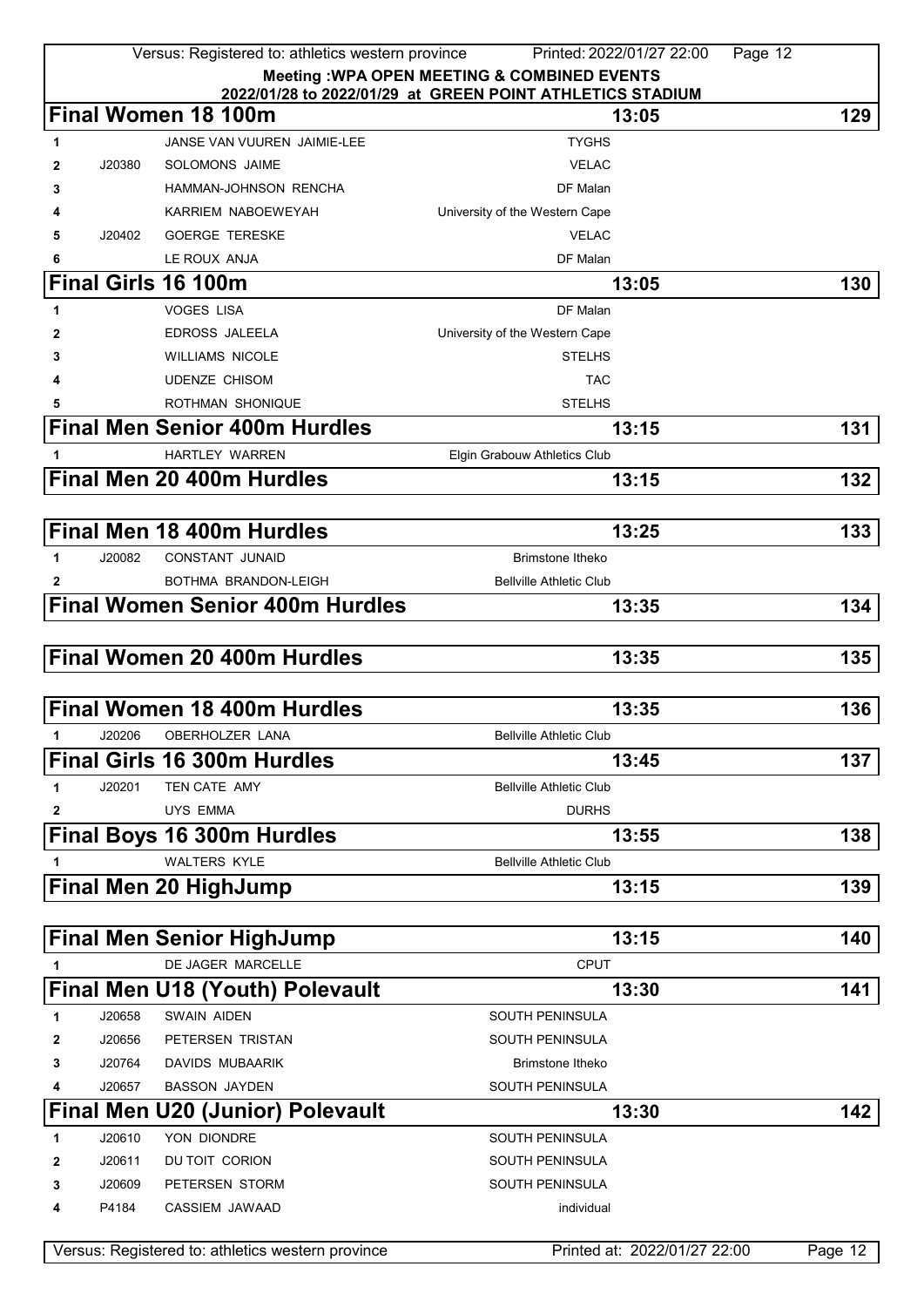|   |                 | Versus: Registered to: athletics western province | Printed: 2022/01/27 22:00<br>Page 13                                                                      |     |
|---|-----------------|---------------------------------------------------|-----------------------------------------------------------------------------------------------------------|-----|
|   |                 |                                                   | Meeting : WPA OPEN MEETING & COMBINED EVENTS<br>2022/01/28 to 2022/01/29 at GREEN POINT ATHLETICS STADIUM |     |
|   |                 | <b>Final Men 23 Polevault</b>                     | 13:30                                                                                                     | 143 |
| 1 | P4754           | <b>FRANCIS ANDREW</b>                             | <b>SOUTH PENINSULA</b>                                                                                    |     |
| 2 | P4751           | <b>JONAS SAFWAAN</b>                              | SOUTH PENINSULA                                                                                           |     |
| 3 | P4752           | <b>URION TROY</b>                                 | SOUTH PENINSULA                                                                                           |     |
| 4 |                 | MACKENZIE RONALDO                                 | <b>MATIES</b>                                                                                             |     |
| 5 | P4753           | <b>MARAIS DANIEL</b>                              | <b>SOUTH PENINSULA</b>                                                                                    |     |
| 6 | P4193           | <b>FIELD JAMIE</b>                                | individual                                                                                                |     |
|   |                 | <b>Final Women Senior Shotput</b>                 | 13:30                                                                                                     | 144 |
| 1 | P1876           | <b>GROBBELAAR ELIZE</b>                           | <b>Bellville Athletic Club</b>                                                                            |     |
| 2 | J20358          | SOPHILE SIBULELE                                  | <b>RCS Gugs</b>                                                                                           |     |
| 3 | J20195          | <b>JORDAAN ZOë</b>                                | <b>Bellville Athletic Club</b>                                                                            |     |
| 4 | J20355          | SIMANGA SIPHOKAZI                                 | <b>RCS Gugs</b>                                                                                           |     |
| 5 | P1870           | DU TOIT ALETTA                                    | <b>Bellville Athletic Club</b>                                                                            |     |
|   |                 | <b>Final Women 20 Shotput</b>                     | 13:30                                                                                                     | 145 |
| 1 | J20141          | SOEKOE PIETER DIRK                                | <b>Bellville Athletic Club</b>                                                                            |     |
| 2 | J20351          | SOPHILE SIBONGILE                                 | <b>RCS Gugs</b>                                                                                           |     |
|   |                 | <b>Final Women Senior LongJump</b>                | 14:15                                                                                                     | 146 |
| 1 |                 | NZIHOU NGOMA BRICIA                               | <b>TAC</b>                                                                                                |     |
|   |                 | <b>Final Women 20 LongJump</b>                    | 14:15                                                                                                     | 147 |
| 1 |                 | JONATHAN AMY                                      | <b>TAC</b>                                                                                                |     |
| 2 |                 | LINKS DZITKA                                      | <b>TAC</b>                                                                                                |     |
| 3 |                 | <b>VERMEULEN ZUNIKA</b>                           | <b>BLOEMH</b>                                                                                             |     |
|   |                 | <b>Final Women 18 LongJump</b>                    | 14:15                                                                                                     | 148 |
| 1 |                 | JANSE VAN VUUREN JAIMIE-LEE                       | <b>TYGHS</b>                                                                                              |     |
| 2 |                 | ANDERSON SIENNA                                   | Camps Bay High School                                                                                     |     |
| 3 |                 | <b>BRUGMAN LISA</b>                               | <b>BLOEMH</b>                                                                                             |     |
| 4 | J20433          | LOUW CELEST                                       | E.K.A.C                                                                                                   |     |
|   |                 | <b>Final Girls 16 LongJump</b>                    | 14:15                                                                                                     | 149 |
| 1 | P <sub>29</sub> | <b>KATZ DEMI</b>                                  | Kway VOB                                                                                                  |     |
| 2 | J20517          | CROUS QAADIRAH                                    | <b>Ultra Athletics Club</b>                                                                               |     |
| 3 | J20208          | CHALMERS ALISON                                   | <b>Bellville Athletic Club</b>                                                                            |     |
| 4 |                 | SPOLANDER JORDAN                                  | <b>REDDUR</b>                                                                                             |     |
| 5 |                 | <b>UDENZE CHISOM</b>                              | <b>TAC</b>                                                                                                |     |
|   |                 | <b>Final Men Senior 3000m</b>                     | 14:30                                                                                                     | 150 |
| 1 | P2573           | MAGWAZA SIBUSISO                                  | Atlantic athletic club                                                                                    |     |
| 2 | P1474           | VAN NIEKERK GEO                                   | <b>WELLINGTON AC</b>                                                                                      |     |
| 3 | P3591           | <b>BAILEY JASON</b>                               | Groot Constantia                                                                                          |     |
| 4 |                 | ZIBI MILA                                         | individual                                                                                                |     |
| 5 | P771            | <b>BLAUW RICARDO</b>                              | <b>NEDRC</b>                                                                                              |     |
| 6 |                 | BELILLIE ALANTINO                                 | individual                                                                                                |     |
| 7 | P730            | <b>COOPER MIGUEL</b>                              | <b>NEDRC</b>                                                                                              |     |
|   |                 | <b>Final Men 20 3000m</b>                         | 14:30                                                                                                     | 151 |
| 1 | J20027          | <b>MBALI ERIC</b>                                 | <b>NEDRC</b>                                                                                              |     |
| 2 | J20007          | MAKHONXA UZUKHANYE                                | Kway VOB                                                                                                  |     |
| 3 | J20024          | RUDOLPH DYLAN                                     | Kway VOB                                                                                                  |     |
|   |                 |                                                   |                                                                                                           |     |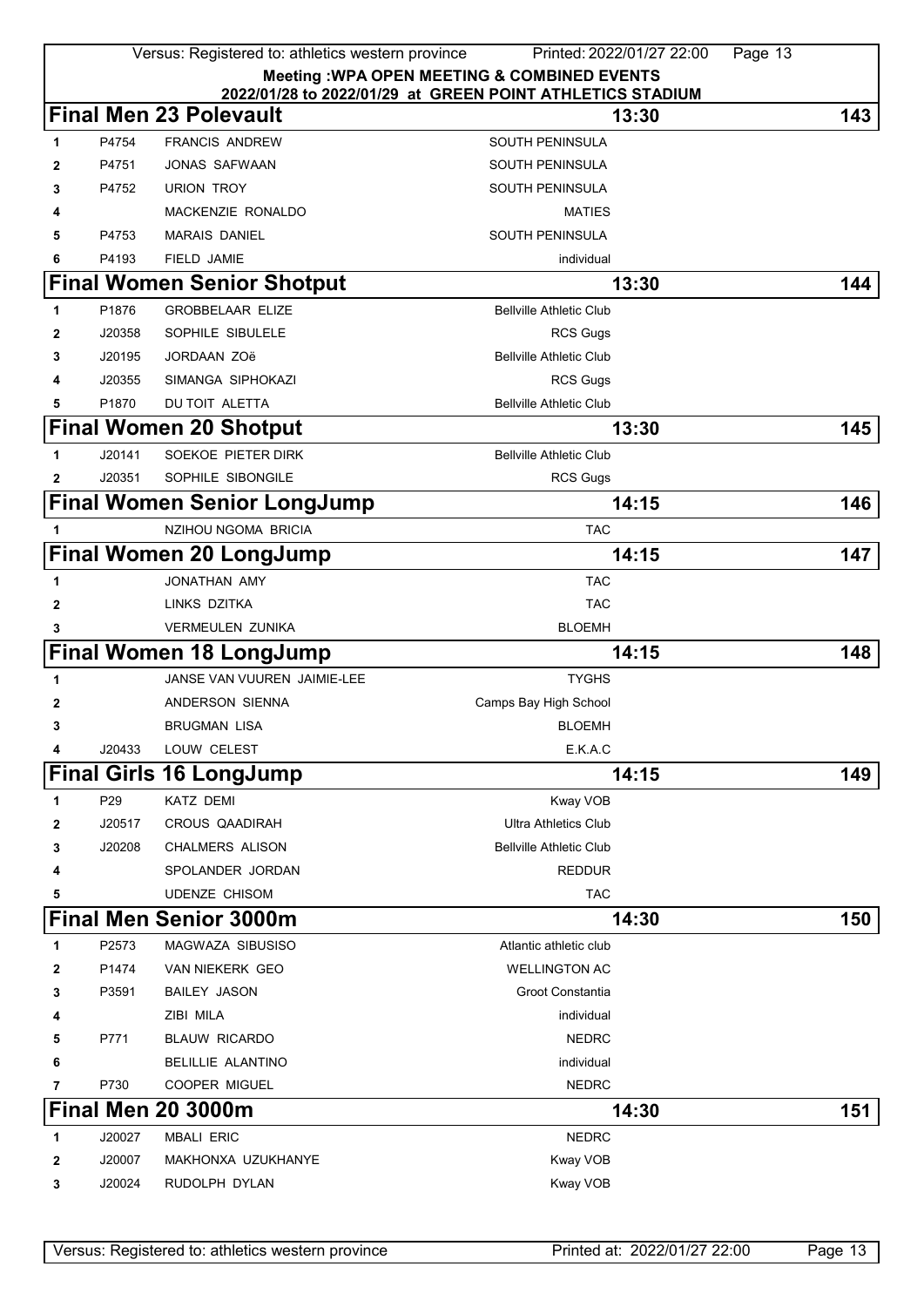| Versus: Registered to: athletics western province<br>Printed: 2022/01/27 22:00<br>Page 14 |                                                                                                 |                                    |                                                        |      |     |  |
|-------------------------------------------------------------------------------------------|-------------------------------------------------------------------------------------------------|------------------------------------|--------------------------------------------------------|------|-----|--|
|                                                                                           |                                                                                                 |                                    | <b>Meeting: WPA OPEN MEETING &amp; COMBINED EVENTS</b> |      |     |  |
|                                                                                           | 2022/01/28 to 2022/01/29 at GREEN POINT ATHLETICS STADIUM<br>Final Men 18 3000m<br>152<br>14:30 |                                    |                                                        |      |     |  |
| 1                                                                                         |                                                                                                 | PETERSEN SHAUN                     | <b>DURBAC</b>                                          |      |     |  |
| 2                                                                                         | J20009                                                                                          | <b>MBATSA INAM</b>                 | Kway VOB                                               |      |     |  |
| 3                                                                                         | J20260                                                                                          | TAFANA KHANYA                      | Kway VOB                                               |      |     |  |
| 4                                                                                         | J20258                                                                                          | TITUS CHARLTON                     | Kway VOB                                               |      |     |  |
| 5                                                                                         | P31                                                                                             | <b>CIMANI MSINDISI</b>             | Kway VOB                                               |      |     |  |
|                                                                                           |                                                                                                 | <b>Final Boys 16 3000m</b>         | 14:30                                                  |      | 153 |  |
| 1                                                                                         | J20002                                                                                          | <b>BHEBHA SIVE</b>                 | Kway VOB                                               |      |     |  |
| $\mathbf{2}$                                                                              | J20008                                                                                          | <b>MBATSA ASAKHE</b>               | Kway VOB                                               |      |     |  |
|                                                                                           |                                                                                                 | Final Women U20 (Junior) Javelin   | 14:30                                                  | 600g | 155 |  |
| 1                                                                                         |                                                                                                 | DU PLESSIS STEFANI                 | <b>Bellville Athletic Club</b>                         |      |     |  |
|                                                                                           |                                                                                                 | <b>Final Women 23 Javelin</b>      | 14:30                                                  |      | 156 |  |
| 1                                                                                         | P2006                                                                                           | LAZARUS GABRIELLE                  | University of the Western Cape                         |      |     |  |
|                                                                                           |                                                                                                 | <b>Final Men Senior Discus</b>     | 14:30                                                  |      | 157 |  |
| 1                                                                                         | P1856                                                                                           | THEART HERMAN                      | <b>Bellville Athletic Club</b>                         |      |     |  |
| $\mathbf{2}$                                                                              | P <sub>232</sub>                                                                                | <b>WIENER SHUKRI</b>               | <b>PINEAC</b>                                          |      |     |  |
| 3                                                                                         |                                                                                                 | MICHAELS FABIAN                    | <b>MATIES</b>                                          |      |     |  |
| 4                                                                                         |                                                                                                 | VAN DER WESTHUIZEN EDWILL          | <b>Bellville Athletic Club</b>                         |      |     |  |
|                                                                                           |                                                                                                 | <b>Final Men 20 Discus</b>         | 14:30                                                  |      | 158 |  |
|                                                                                           |                                                                                                 | JOUBERT WESSEL                     | <b>Bellville Athletic Club</b>                         |      |     |  |
|                                                                                           |                                                                                                 | <b>Final Women Senior 3000m</b>    | 14:45                                                  |      | 159 |  |
|                                                                                           |                                                                                                 |                                    |                                                        |      |     |  |
|                                                                                           |                                                                                                 | Final Women 20 3000m               | 14:45                                                  |      | 160 |  |
| 1                                                                                         |                                                                                                 | <b>CARR GRACEY</b>                 | <b>TYGHS</b>                                           |      |     |  |
| $\mathbf{2}$                                                                              | J20472                                                                                          | CILLIERS MARIETJIE                 | <b>HELHAR</b>                                          |      |     |  |
|                                                                                           |                                                                                                 | Final Women 18 3000m               | 14:45                                                  |      | 161 |  |
| 1                                                                                         | J20035                                                                                          | LUND JORDAN                        | <b>NEDRC</b>                                           |      |     |  |
|                                                                                           |                                                                                                 | <b>Final Girls 16 3000m</b>        | 14:45                                                  |      | 162 |  |
| 1                                                                                         |                                                                                                 | DU TOIT MARLENE                    | <b>BLOEMH</b>                                          |      |     |  |
|                                                                                           |                                                                                                 | <b>Final Women 18 Shotput</b>      | 14:45                                                  |      | 163 |  |
| 1                                                                                         |                                                                                                 | LÖTTER JANNEKE                     | <b>Bellville Athletic Club</b>                         |      |     |  |
| 2                                                                                         | J20144                                                                                          | <b>CRONJE CHARLOTTE</b>            | <b>Bellville Athletic Club</b>                         |      |     |  |
| 3                                                                                         |                                                                                                 | SOLOMON JESSé                      | <b>Bellville Athletic Club</b>                         |      |     |  |
| 4                                                                                         |                                                                                                 | SERROTTI CHLOE                     | <b>TAC</b>                                             |      |     |  |
| 5                                                                                         | J20147                                                                                          | <b>GOUWS ANJA</b>                  | <b>Bellville Athletic Club</b>                         |      |     |  |
| 6                                                                                         |                                                                                                 | PROUDFOOT KRISTIN                  | <b>FAIRHS</b>                                          |      |     |  |
|                                                                                           |                                                                                                 | <b>Final Girls 16 Shotput</b>      | 14:45                                                  | 3kg  | 164 |  |
| 1                                                                                         | J20208                                                                                          | <b>CHALMERS ALISON</b>             | <b>Bellville Athletic Club</b>                         |      |     |  |
| 2                                                                                         |                                                                                                 | SWART MAREIJKA                     | <b>Bellville Athletic Club</b>                         |      |     |  |
| 3                                                                                         |                                                                                                 | JOHNSON AIMEE                      | <b>Bellville Athletic Club</b>                         |      |     |  |
|                                                                                           |                                                                                                 | <b>Final Women 20 HighJump</b>     | 15:00                                                  |      | 165 |  |
|                                                                                           |                                                                                                 | <b>HORN MICHAELA</b>               | <b>STRAND</b>                                          |      |     |  |
|                                                                                           |                                                                                                 | <b>Final Women Senior HighJump</b> | 15:00                                                  |      | 166 |  |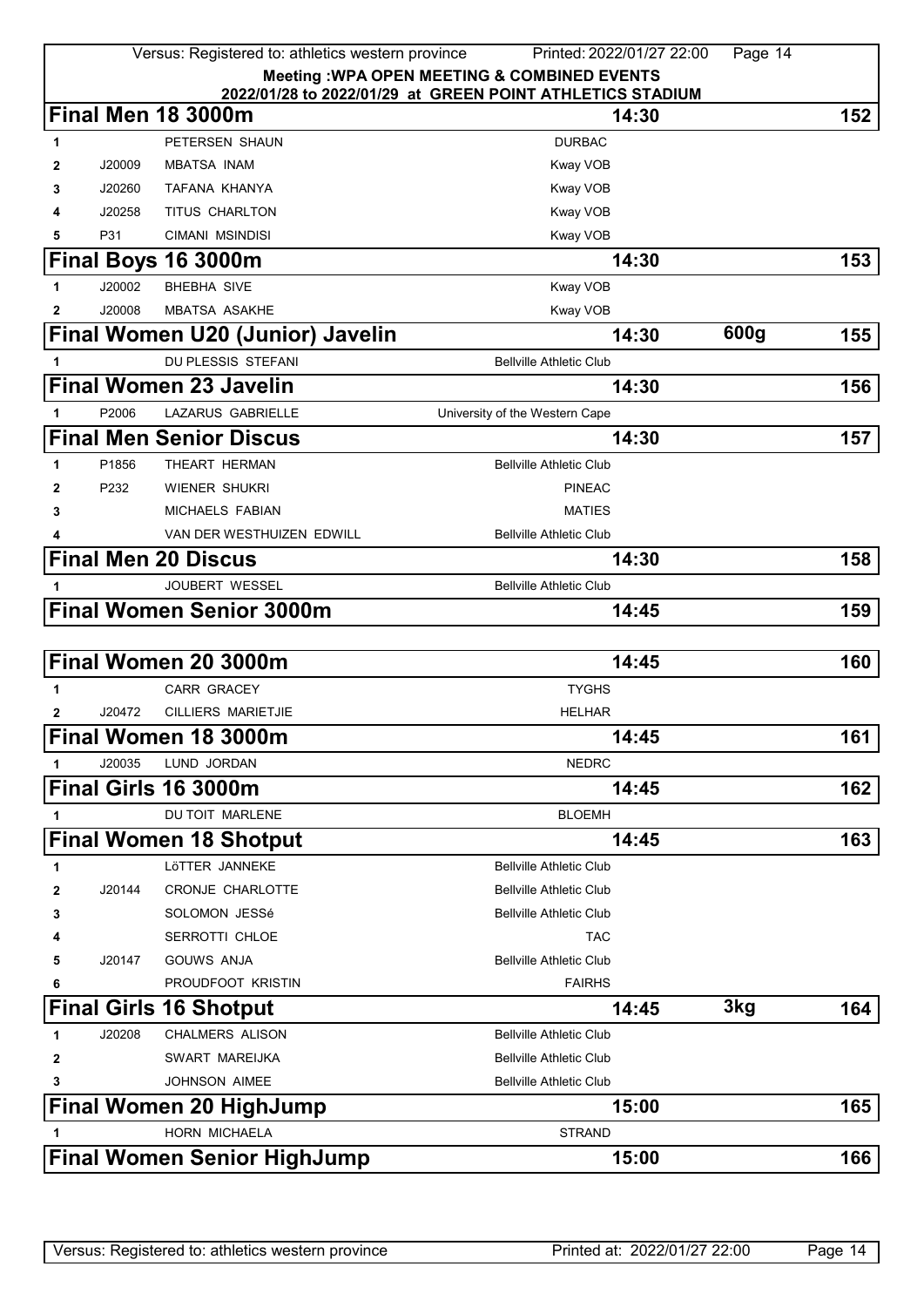|   | Versus: Registered to: athletics western province<br>Printed: 2022/01/27 22:00<br>Page 15 |                                                   |                                |                              |         |  |
|---|-------------------------------------------------------------------------------------------|---------------------------------------------------|--------------------------------|------------------------------|---------|--|
|   | <b>Meeting: WPA OPEN MEETING &amp; COMBINED EVENTS</b>                                    |                                                   |                                |                              |         |  |
|   | 2022/01/28 to 2022/01/29 at GREEN POINT ATHLETICS STADIUM                                 |                                                   |                                |                              |         |  |
|   |                                                                                           | Final 1 of 3 Men Senior 200m                      |                                | 15:05                        | 167     |  |
| 1 | P210                                                                                      | <b>ISAACS GARDEO</b>                              | <b>MATIES</b>                  |                              |         |  |
| 2 |                                                                                           | ANDREWS GRANT                                     | <b>TAC</b>                     |                              |         |  |
| 3 |                                                                                           | <b>MASHIMBYE THEODORE</b>                         | individual                     |                              |         |  |
| 4 |                                                                                           | <b>ISMAIL TAURIQ</b>                              | Brimstone Itheko               |                              |         |  |
| 5 | P3546                                                                                     | LINKS JOHN-DEAN                                   | E.K.A.C                        |                              |         |  |
| 6 | P1604                                                                                     | <b>TUIS NATHI</b>                                 | <b>CPUT</b>                    |                              |         |  |
| 7 |                                                                                           | <b>ISAACS JERMAINE</b>                            | <b>MATIES</b>                  |                              |         |  |
| 8 |                                                                                           | PRETORIUS MATT                                    | <b>Brimstone Itheko</b>        |                              |         |  |
|   |                                                                                           | Final 2 of 3 Men Senior 200m                      |                                | 15:05                        | 167     |  |
| 1 | P3539                                                                                     | <b>ONTONGH MIKYLE</b>                             | E.K.A.C                        |                              |         |  |
| 2 | P1598                                                                                     | NONGAWUZA WANDILE BENJAMIN                        | <b>CPUT</b>                    |                              |         |  |
| 3 | J20589                                                                                    | JAHWI BLESSED                                     | <b>STRAND</b>                  |                              |         |  |
|   |                                                                                           | KALAYA SHINTU                                     | Brimstone Itheko               |                              |         |  |
| 5 | P213                                                                                      | <b>OCTOBER JASON</b>                              | <b>MATIES</b>                  |                              |         |  |
| 6 | J21048                                                                                    | LOMBAART DUWAYNE                                  | University of the Western Cape |                              |         |  |
| 7 |                                                                                           | <b>EWERS JOSHUA</b>                               | <b>TAC</b>                     |                              |         |  |
| 8 | P727                                                                                      | <b>FLAGG JADEN</b>                                | <b>MATIES</b>                  |                              |         |  |
|   |                                                                                           | Final 3 of 3 Men Senior 200m                      |                                | 15:05                        | 167     |  |
| 1 | J20030                                                                                    | <b>JOHNSON KIAN</b>                               | <b>NEDRC</b>                   |                              |         |  |
| 2 | P783                                                                                      | <b>CONRADIE PIETER</b>                            | <b>MATIES</b>                  |                              |         |  |
| 3 |                                                                                           | <b>RUITERS CURT</b>                               | <b>TAC</b>                     |                              |         |  |
| 4 |                                                                                           | VAN WYK IMRAAN CASSIEM                            | <b>CPUT</b>                    |                              |         |  |
| 5 | P <sub>209</sub>                                                                          | <b>MAKOLO MUKENDI</b>                             | individual                     |                              |         |  |
| 6 |                                                                                           | DREYER JONATHAN                                   | <b>Brimstone Itheko</b>        |                              |         |  |
| 7 |                                                                                           | ABRAHAMS UZAIR                                    | <b>Brimstone Itheko</b>        |                              |         |  |
|   |                                                                                           | Final Men 20 200m                                 |                                | 15:21                        | 168     |  |
| 1 |                                                                                           | <b>MARTIN WIAAN</b>                               | <b>STELHS</b>                  |                              |         |  |
| 2 |                                                                                           | KARRIEM ABDURAGMAAN                               | University of the Western Cape |                              |         |  |
| 3 | J20142                                                                                    | SOCHOP KEANAN                                     | <b>Bellville Athletic Club</b> |                              |         |  |
| 4 |                                                                                           | PAULSE MIKHAEL                                    | <b>Bellville Athletic Club</b> |                              |         |  |
|   |                                                                                           | Final 1 of 2 Men 18 200m                          |                                | 15:37                        | 169     |  |
| 1 |                                                                                           | BOTHMA BRANDON-LEIGH                              | <b>Bellville Athletic Club</b> |                              |         |  |
| 2 |                                                                                           | <b>RYAN KIRON</b>                                 | <b>TAC</b>                     |                              |         |  |
| 3 | J20398                                                                                    | ANDREWS ROMEO                                     | <b>VELAC</b>                   |                              |         |  |
| 4 |                                                                                           | MALOW LUDCIO                                      | <b>STELHS</b>                  |                              |         |  |
| 5 |                                                                                           | <b>ISAACS ZAYD</b>                                | <b>Ultra Athletics Club</b>    |                              |         |  |
| 6 |                                                                                           | EBRAHIM ISHRAAQ                                   | University of the Western Cape |                              |         |  |
| 7 |                                                                                           | SWARTS JAYWIN                                     | individual                     |                              |         |  |
| 8 | J20389                                                                                    | PETERSEN KEERACO                                  | <b>VELAC</b>                   |                              |         |  |
|   |                                                                                           | Final 2 of 2 Men 18 200m                          |                                | 15:37                        | 169     |  |
| 1 | J20767                                                                                    | <b>FLUKS COLE</b>                                 | <b>Brimstone Itheko</b>        |                              |         |  |
| 2 |                                                                                           | <b>SCHROEDER CHAD</b>                             | <b>TAC</b>                     |                              |         |  |
| 3 |                                                                                           | KINNEAR NOAH                                      | <b>Bellville Athletic Club</b> |                              |         |  |
| 4 |                                                                                           | PERRANG CALEB                                     | University of the Western Cape |                              |         |  |
| 5 | J20521                                                                                    | KAMRODIEN ZAMAAN                                  | <b>Ultra Athletics Club</b>    |                              |         |  |
| 6 | J20384                                                                                    | <b>CEASAR DUWAYNE</b>                             | <b>VELAC</b>                   |                              |         |  |
|   |                                                                                           | Versus: Registered to: athletics western province |                                | Printed at: 2022/01/27 22:00 | Page 15 |  |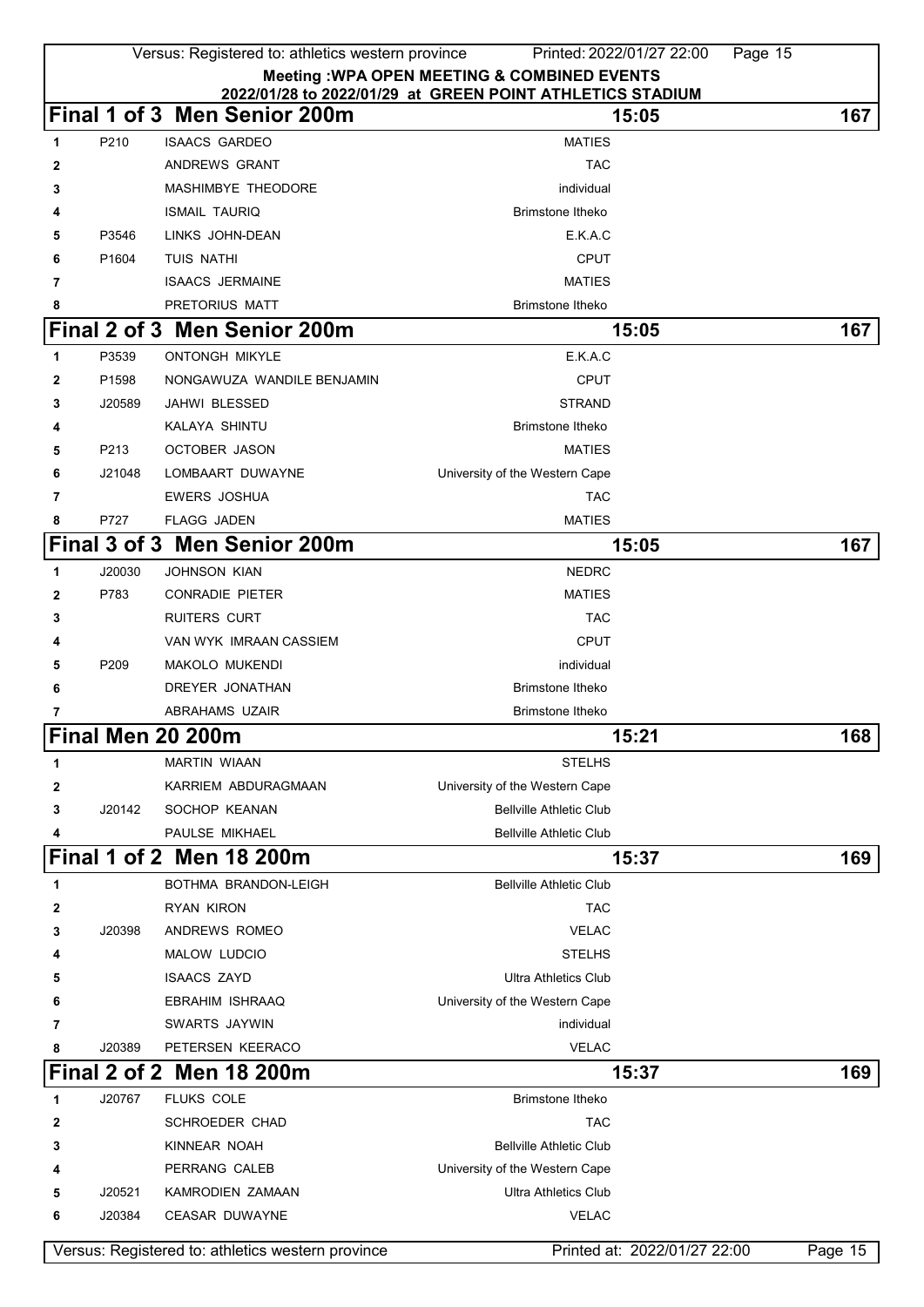|        |                 | Versus: Registered to: athletics western province | Printed: 2022/01/27 22:00                                 |                              | Page 16          |
|--------|-----------------|---------------------------------------------------|-----------------------------------------------------------|------------------------------|------------------|
|        |                 |                                                   | <b>Meeting: WPA OPEN MEETING &amp; COMBINED EVENTS</b>    |                              |                  |
|        |                 |                                                   | 2022/01/28 to 2022/01/29 at GREEN POINT ATHLETICS STADIUM |                              |                  |
| 7<br>8 | J20513          | <b>MAURICE RIO</b><br><b>JACOBS FURQAAN</b>       | <b>STELHS</b><br>Ultra Athletics Club                     |                              |                  |
|        |                 | Final Boys 16 200m                                |                                                           | 15:53                        | 170              |
| 1      |                 | <b>GEORGE BLAKE</b>                               | <b>PORTHS</b>                                             |                              |                  |
| 2      | P <sub>26</sub> | JACK NAEEM                                        | <b>Brimstone Itheko</b>                                   |                              |                  |
| 3      | J20307          | PETERSEN RIYAAZ                                   | Brimstone Itheko                                          |                              |                  |
| 4      | J20765          | WENTZEL JODI                                      | Brimstone Itheko                                          |                              |                  |
|        |                 | <b>Final Men Senior LongJump</b>                  |                                                           | 16:00                        | 171              |
| 1      |                 | HARTLEY WARREN                                    | Elgin Grabouw Athletics Club                              |                              |                  |
| 2      | P3546           | LINKS JOHN-DEAN                                   | E.K.A.C                                                   |                              |                  |
| 3      |                 | PULLI KRISTIAN                                    | <b>FINLND</b>                                             |                              |                  |
| 4      | P4194           | <b>MANASSE MIKHAIL ETHAN</b>                      | <b>Ultra Athletics Club</b>                               |                              |                  |
|        |                 |                                                   |                                                           | 16:00                        | 172              |
|        |                 | <b>Final Men 20 LongJump</b>                      |                                                           |                              |                  |
| 1      |                 | <b>WALTERS ZANE</b>                               | <b>Bellville Athletic Club</b>                            |                              |                  |
| 2      |                 | TITO ISMA-EEL                                     | University of the Western Cape                            |                              |                  |
|        |                 | Final Men U18 (Youth) Javelin                     |                                                           | 700g<br>16:00                | 173              |
| 1      | J20658          | <b>SWAIN AIDEN</b>                                | <b>SOUTH PENINSULA</b>                                    |                              |                  |
| 2      | J20656          | PETERSEN TRISTAN                                  | <b>SOUTH PENINSULA</b>                                    |                              |                  |
| 3      | J20764          | DAVIDS MUBAARIK                                   | Brimstone Itheko                                          |                              |                  |
| 4      | J20657          | <b>BASSON JAYDEN</b>                              | SOUTH PENINSULA                                           |                              |                  |
|        |                 | Final Men U20 (Junior)<br><b>Javelin</b>          |                                                           | 800g<br>16:00                | 174              |
| 1      | J20610          | YON DIONDRE                                       | <b>SOUTH PENINSULA</b>                                    |                              |                  |
| 2      | J20609          | PETERSEN STORM                                    | <b>SOUTH PENINSULA</b>                                    |                              |                  |
| 3      | P4184           | CASSIEM JAWAAD                                    | individual                                                |                              |                  |
| 4      | J20611          | DU TOIT CORION                                    | <b>SOUTH PENINSULA</b>                                    |                              |                  |
|        |                 | <b>Final Men 23 Javelin</b>                       |                                                           | 16:00                        | 175              |
| 1      | P4754           | <b>FRANCIS ANDREW</b>                             | <b>SOUTH PENINSULA</b>                                    |                              |                  |
| 2      | P4753           | <b>MARAIS DANIEL</b>                              | <b>SOUTH PENINSULA</b>                                    |                              |                  |
| 3      | P4752           | <b>URION TROY</b>                                 | <b>SOUTH PENINSULA</b>                                    |                              |                  |
| 4      | P4751           | JONAS SAFWAAN                                     | <b>SOUTH PENINSULA</b>                                    |                              |                  |
| 5      | P4193           | FIELD JAMIE                                       | individual                                                |                              |                  |
| 6      |                 | MACKENZIE RONALDO                                 | <b>MATIES</b>                                             |                              |                  |
|        |                 | <b>Final Women Senior Discus</b>                  |                                                           | 16:00                        | 176              |
| 1      | P1870           | DU TOIT ALETTA                                    | <b>Bellville Athletic Club</b>                            |                              |                  |
| 2      | P1876           | <b>GROBBELAAR ELIZE</b>                           | <b>Bellville Athletic Club</b>                            |                              |                  |
| 3      | J20355          | SIMANGA SIPHOKAZI                                 | <b>RCS Gugs</b>                                           |                              |                  |
| 4      | J20195          | JORDAAN ZOë                                       | <b>Bellville Athletic Club</b>                            |                              |                  |
| 5      | J20358          | SOPHILE SIBULELE                                  | <b>RCS Gugs</b>                                           |                              |                  |
| 6      |                 | VAN DER WESTHUIZEN CLAUDIA                        | individual                                                |                              |                  |
|        |                 | <b>Final Women 20 Discus</b>                      |                                                           | 16:00                        | 177 <sub>l</sub> |
| 1      | J20351          | SOPHILE SIBONGILE                                 | <b>RCS Gugs</b>                                           |                              |                  |
| 2      | J20141          | SOEKOE PIETER DIRK                                | <b>Bellville Athletic Club</b>                            |                              |                  |
|        |                 | <b>Final Women 18 Discus</b>                      |                                                           | 16:00                        | 178              |
| 1      |                 | LöTTER JANNEKE                                    | <b>Bellville Athletic Club</b>                            |                              |                  |
| 2      | J20147          | GOUWS ANJA                                        | <b>Bellville Athletic Club</b>                            |                              |                  |
| 3      |                 | SOLOMON JESSé                                     | <b>Bellville Athletic Club</b>                            |                              |                  |
|        |                 |                                                   |                                                           |                              |                  |
|        |                 | Versus: Registered to: athletics western province |                                                           | Printed at: 2022/01/27 22:00 | Page 16          |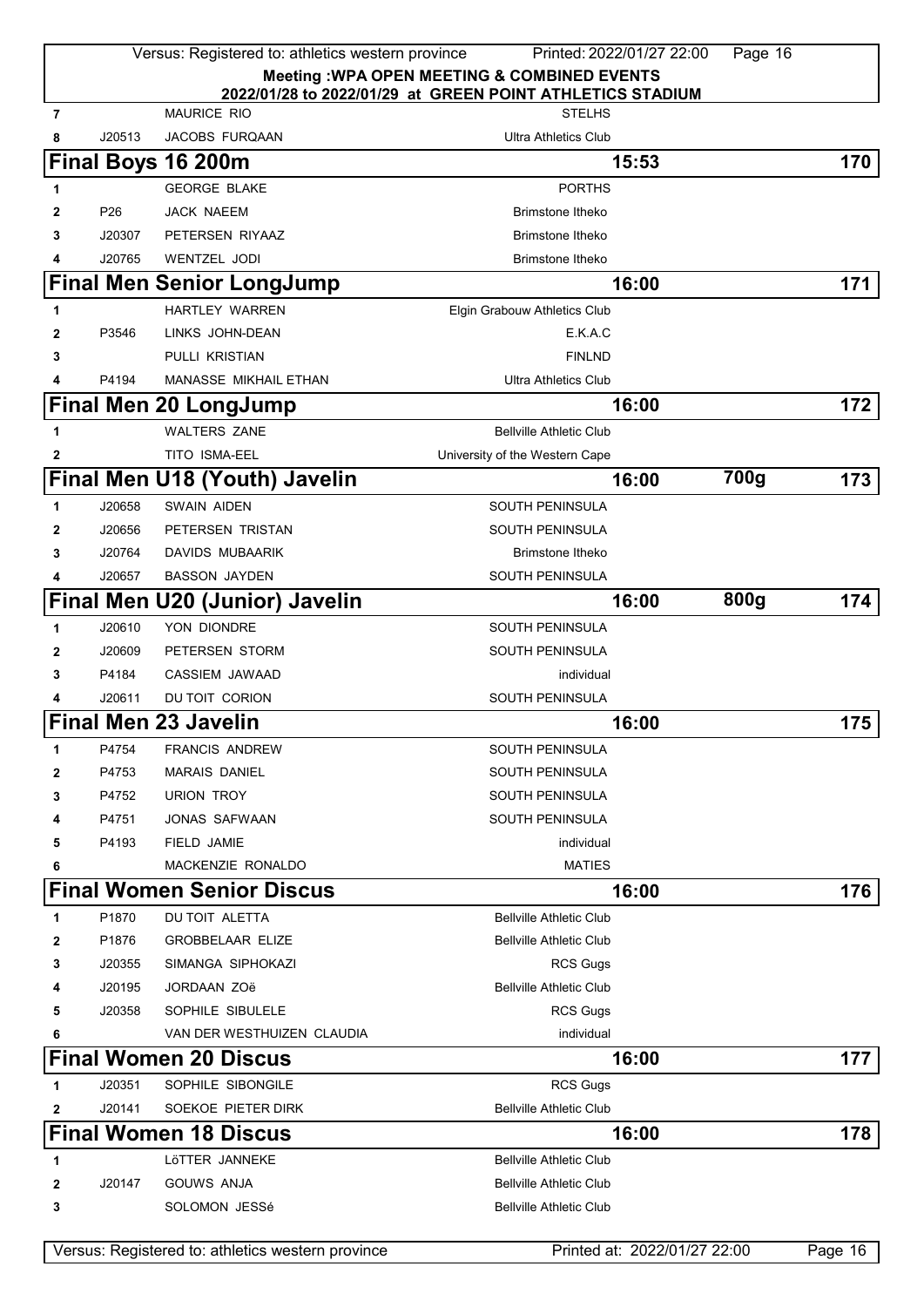|              | Versus: Registered to: athletics western province<br>Printed: 2022/01/27 22:00<br>Page 17 |                                   |                                                           |     |     |  |
|--------------|-------------------------------------------------------------------------------------------|-----------------------------------|-----------------------------------------------------------|-----|-----|--|
|              |                                                                                           |                                   | <b>Meeting: WPA OPEN MEETING &amp; COMBINED EVENTS</b>    |     |     |  |
|              |                                                                                           |                                   | 2022/01/28 to 2022/01/29 at GREEN POINT ATHLETICS STADIUM |     |     |  |
| 4            | J20144                                                                                    | <b>CRONJE CHARLOTTE</b>           | <b>Bellville Athletic Club</b>                            |     |     |  |
| 5            | J20171                                                                                    | PIETERSE KANYA                    | <b>Bellville Athletic Club</b>                            |     |     |  |
| 6            |                                                                                           | SERROTTI CHLOE                    | <b>TAC</b>                                                |     |     |  |
|              |                                                                                           | <b>Final Girls 16 Discus</b>      | 16:00                                                     | 1kg | 179 |  |
| 1            | J20208                                                                                    | <b>CHALMERS ALISON</b>            | <b>Bellville Athletic Club</b>                            |     |     |  |
| 2            |                                                                                           | SWART MAREIJKA                    | <b>Bellville Athletic Club</b>                            |     |     |  |
| 3            |                                                                                           | <b>VERMAAK MILA</b>               | <b>Bellville Athletic Club</b>                            |     |     |  |
| 4            |                                                                                           | <b>JOHNSON AIMEE</b>              | <b>Bellville Athletic Club</b>                            |     |     |  |
|              |                                                                                           | <b>Final Boys 16 Polevault</b>    | 16:00                                                     |     | 180 |  |
|              |                                                                                           | <b>Final Men 18 Polevault</b>     | 16:00                                                     |     | 181 |  |
|              |                                                                                           |                                   |                                                           |     |     |  |
|              |                                                                                           | <b>Final Men 20 Polevault</b>     | 16:00                                                     |     | 182 |  |
|              |                                                                                           | <b>Final Men Senior Polevault</b> | 16:00                                                     |     | 183 |  |
|              |                                                                                           |                                   |                                                           |     |     |  |
|              |                                                                                           | <b>Final Women Senior 200m</b>    | 16:05                                                     |     | 184 |  |
| 1            |                                                                                           | FOGLE JOS                         | <b>MATIES</b>                                             |     |     |  |
| 2            |                                                                                           | <b>DUNCAN LENé</b>                | <b>TAC</b>                                                |     |     |  |
| 3            |                                                                                           | JEWASKIEWITZ ZENOBEA              | <b>MATIES</b>                                             |     |     |  |
| 4            |                                                                                           | JONATHAN LAUREN                   | <b>TAC</b>                                                |     |     |  |
| 5            | J3064                                                                                     | <b>CORNELISSEN ANDREA</b>         | <b>MATIES</b>                                             |     |     |  |
|              |                                                                                           | <b>Final Women 20 200m</b>        | 16:05                                                     |     | 185 |  |
| 1            | J20205                                                                                    | <b>JOHNSON EMMA</b>               | <b>Bellville Athletic Club</b>                            |     |     |  |
| $\mathbf{2}$ |                                                                                           | MBOMBO ALIYAH                     | <b>Brimstone Itheko</b>                                   |     |     |  |
| 3            |                                                                                           | ABRAHAMS ZAHRAA                   | <b>UCT</b>                                                |     |     |  |
| 4            |                                                                                           | JONATHAN AMY                      | <b>TAC</b>                                                |     |     |  |
| 5            |                                                                                           | THEART MONJA                      | <b>Bellville Athletic Club</b>                            |     |     |  |
|              |                                                                                           | Final Women 18 200m               | 16:05                                                     |     | 186 |  |
| 1            | J20391                                                                                    | <b>SAAL LANNICE</b>               | <b>VELAC</b>                                              |     |     |  |
| $\mathbf{2}$ |                                                                                           | KARRIEM NABOEWEYAH                | University of the Western Cape                            |     |     |  |
| 3            |                                                                                           | HAMMAN-JOHNSON RENCHA             | DF Malan                                                  |     |     |  |
| 4            | J20433                                                                                    | LOUW CELEST                       | E.K.A.C                                                   |     |     |  |
| 5            |                                                                                           | <b>WILLIAMS CHENEAL</b>           | <b>STELHS</b>                                             |     |     |  |
|              |                                                                                           | Final Girls 16 200m               | 16:05                                                     |     | 187 |  |
| 1            |                                                                                           | EDROSS JALEELA                    | University of the Western Cape                            |     |     |  |
| 2            | J3313                                                                                     | VILJOEN PHILIPPA                  | <b>BLOEMH</b>                                             |     |     |  |
| 3            | J20517                                                                                    | <b>CROUS QAADIRAH</b>             | <b>Ultra Athletics Club</b>                               |     |     |  |
| 4            |                                                                                           | <b>WILLIAMS NICOLE</b>            | <b>STELHS</b>                                             |     |     |  |
|              |                                                                                           | <b>UDENZE CHISOM</b>              | <b>TAC</b>                                                |     |     |  |
| 5            |                                                                                           |                                   | <b>STELHS</b>                                             |     |     |  |
| 6            |                                                                                           | ROTHMAN SHONIQUE                  |                                                           |     |     |  |
|              |                                                                                           | Final Women U20 (Junior) 800m     | 16:20                                                     |     | 189 |  |
|              |                                                                                           | DU PLESSIS STEFANI                | <b>Bellville Athletic Club</b>                            |     |     |  |
|              |                                                                                           | Final Women 23 800m               | 16:20                                                     |     | 190 |  |
| 1            | P2006                                                                                     | LAZARUS GABRIELLE                 | University of the Western Cape                            |     |     |  |